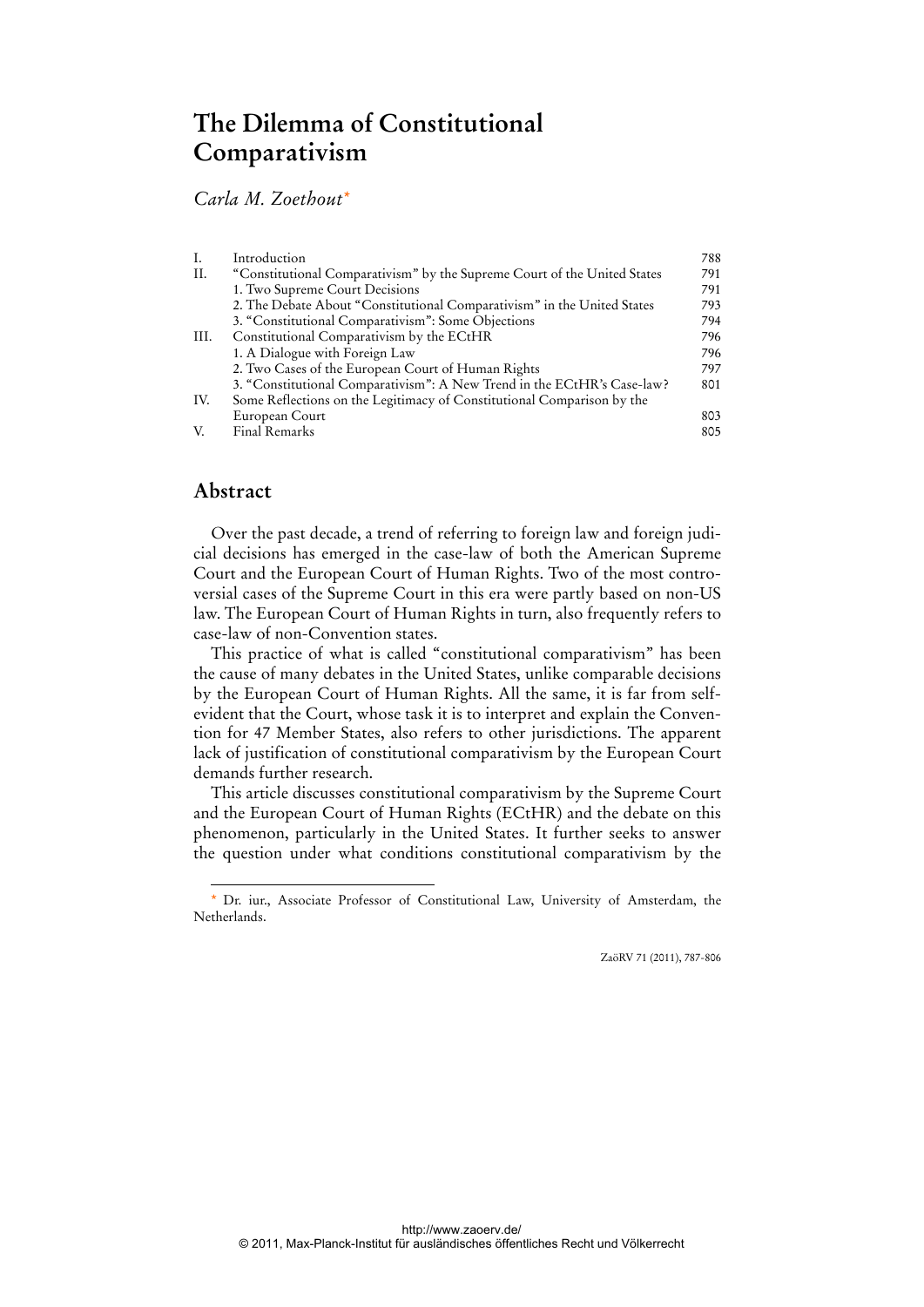ECtHR – which appears to be part of a longer tradition of judicial activism – may be justified.

### **I. Introduction**

Over the past decade, a trend of referring to foreign law and foreign judicial decisions has emerged in the case-law of both the American Supreme Court and the European Court of Human Rights. Two of the most controversial issues concerning the case-law of the Supreme Court over the past ten years were both partly based on non-US law. In one case (*Lawrence v. Texas*) <sup>1</sup> the question was whether a Texas statute making it a crime for two persons of the same sex to engage in certain intimate sexual conduct violated the Due Process Clause, while in *Roper v. Simmons<sup>2</sup>* the problem was whether the death penalty for juveniles must be considered "cruel and unusual punishment" in terms of the Eighth Amendment. Apart from these, there are many other cases where the Supreme Court refers to non-US law in order to justify its decisions.<sup>3</sup> Nevertheless, this practice is much disputed. For some years now, there is a discussion going on in the United States about what is called "constitutional comparativism".

"Constitutional comparativism" is the practice of courts to refer to the law, judicial decisions or practice of legal systems other than their own. Many different terms are being used for more or less the same phenomenon:

ZaöRV 71 (2011)

<sup>1</sup> *Lawrence v. Texas*, 539 U.S. 558 (2003).

<sup>2</sup> *Roper v. Simmons*, 543 U.S. 551, 563 (2005).

<sup>3</sup> To name some examples, the Court has referred to foreign precedents in: *Grutter v. Bollinger*, 539 U.S. 306, 342 (2003), *Printz v. United States*, 521 U.S. 898, 977 (1997); *Planned Parenthood of Southeastern Pa. v. Casey*, 505 U.S. 833, 945 n.1 (1992); *Foster v. Florida*, 537 U.S. 990, 992 et seq. (2002); *Elledge v. Florida* 525 U.S. 944, 944 et seq. (1998); *Washington v. Glucksberg,* 521 U.S. 702, 734 (1997); *Atkins v. Virginia*, 536 U.S. 304, 316 n. 21 (2002); *Raines v. Byrd*, 521 U.S. 811 (1997).

<sup>4</sup> On this topic, see *C. R. Sunstein,* A Constitution of Many Minds, Why the Founding Document Doesn't Mean What It Meant Before, 2009, Chapter 8; *M. Tushnet,* Weak Courts, Strong Courts*,* 2008; *R. A. Posner,* How Judges Think*,* 2008, Chapter 12, "Judicial cosmopolitanism"; *C. McCrudden,* Judicial Comparativism and Human Rights, in: E. Örücü/David Nelken (eds.), Comparative Law, A Handbook, 2007, 371 et seq.; *R. P. Alford,* In Search of a Theory for Constitutional Comparativism, University of California Law Review, February 2005, 639 et seq.; *J. Waldron*, Foreign Law and the Modern Ius Gentium, Harv. L. Rev. 119 (2005), 129 et seq.; A Conversation Between U.S. Supreme Court Justices, The Relevance of Foreign Legal Materials in U.S. Constitutional Cases: A Conversation Between Justice Antonin Scalia and Justice Stephen Breyer, International Journal of Constitutional Law 3 (2005), 519 et seq.; *R. Bork,* Coercing Virtue, The Worldwide Rule of Judges, 2003.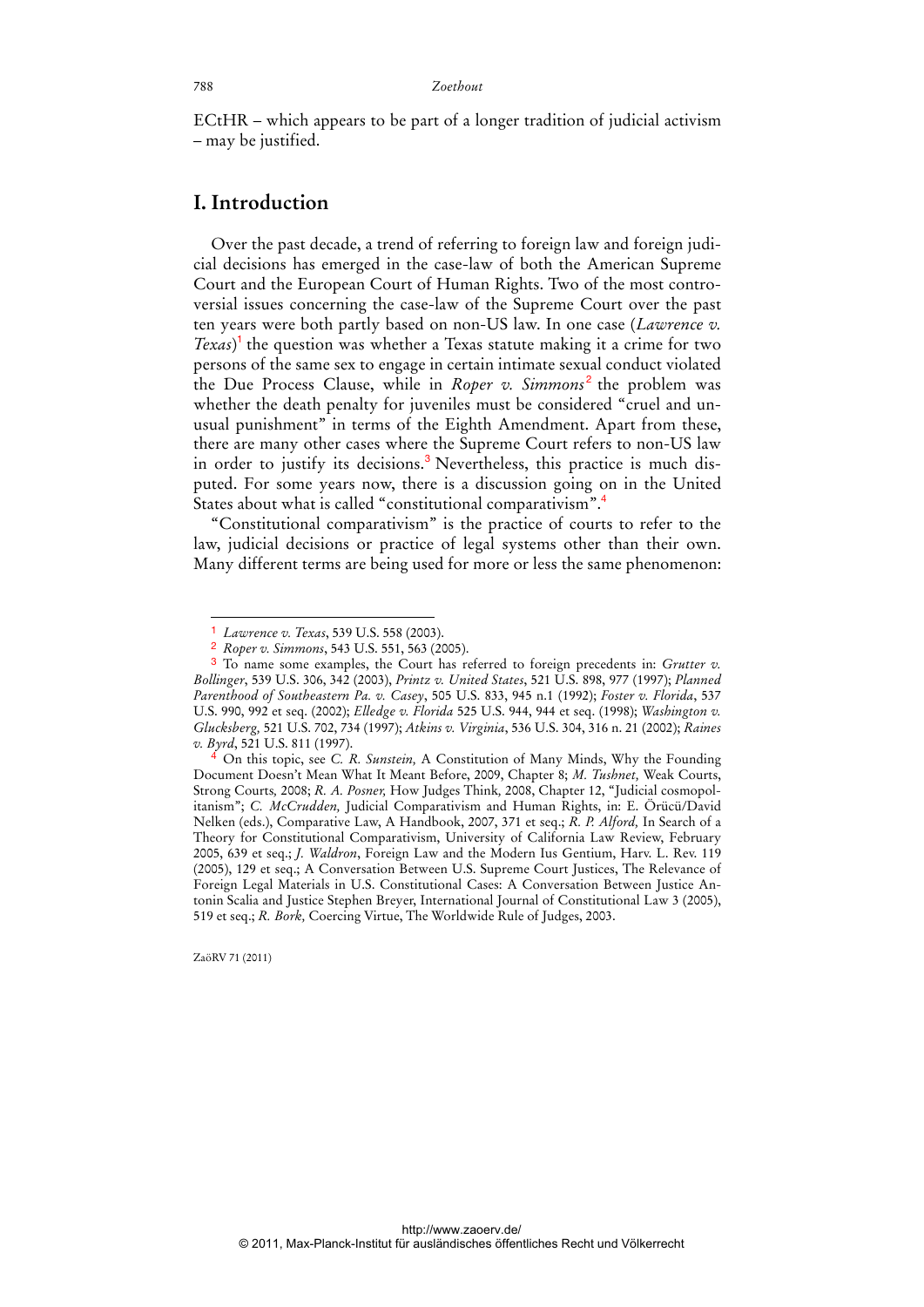"comparative constitutional interpretation",<sup>5</sup> "migration of constitutional ideas" (or constitutional jurisprudence),  $6 \frac{9}{2}$  generic constitutional law"<sup>7</sup>. Hereafter, I will use the term "constitutional comparativism", which should be distinguished from "comparative constitutionalism", being the comparative study of constitutional systems based on the idea of limited government.

Despite the fact that reference to foreign law has become fairly common, the question is whether this is a prudent way of judicial decision-making. Should not US law or the European Convention be the sole source of law for the courts? Or, put differently, why should the meaning of the American Constitution depend on decisions of the Supreme Court of Canada or the European Court of Human Rights?<sup>8</sup> Does the Supreme Court not violate the principle of national sovereignty, by doing so?

These questions are not only relevant for the American Supreme Court and Constitution, but also for the European Court of Human Rights. What is the basis of its authority to refer to American, South-African or Canadian law for the interpretation of the European Convention? Is this not a new form of judicial activism? A form of activism that requires substantial justification?

It is a striking phenomenon that whereas "constitutional comparativism" in the United States has been the cause of many debates, this can hardly be said about the European Court of Human Rights' decisions in this respect.<sup>9</sup> And that, while it is far from self-evident, the Court, whose task it is to interpret and explain the Convention for 47 Member States, also refers to case-law of the Canadian Supreme Court or the law of Australia or New Zealand. Just like the first reference to the notion of "the living constitution" in *Tyrer v. United Kingdom*<sup>10</sup> in fact witnessed an "activist" approach of the Court regarding the interpretation of the Convention (which expanded its possibilities of interpretation), the same can be said about the

<sup>5</sup> *S. Choudhry*, Globalization in Search of Justification: Toward a Theory of Comparative Constitutional Interpretation, Ind. L. Rev. 74 (1999), 820.

<sup>6</sup> *S. Choudhry* (ed.)*,* The Migration of Constitutional Ideas, 2006.

<sup>7</sup> *D. Law,* Generic Constitutional Law, Minn. L. Rev. 89 (2005), 652.

<sup>8</sup> In *Washington v. Glucksberg,* 521 U.S. 702 and n. 8, 718 n. 16 a reference is made to a decision by the Supreme Court of Canada and in *Printz v. U.S.,* 521 US 898, 977 (1997), Justice *Breyer* cited European practices.

<sup>9</sup> More in general, decisions by European constitutional courts are not as much disputed as the US Supreme Court's. See about this *M. Rosenfeld,* Constitutional Adjudication in Europe and the US; Paradoxes and Contrasts, International Journal of Constitutional Law 2 (2004), 633 et seq.

<sup>10</sup> Judgment of 25.4.1978, Series A, No. 26.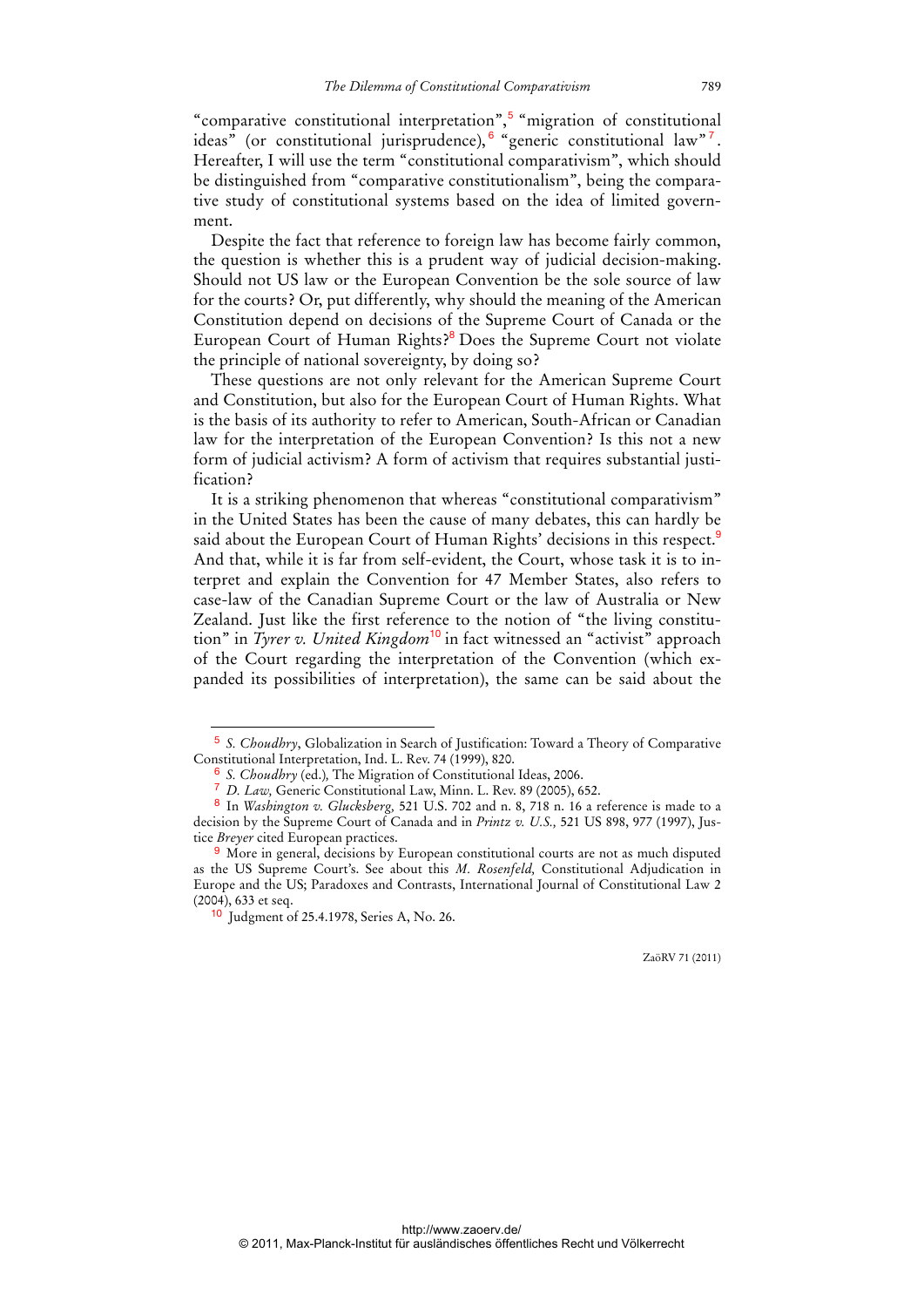Court's references to non-European law.<sup>11</sup> Again, we may regard it as a kind of activism, this time by the extension of the Court's legal sources.

Nevertheless, if it has been observed at all, the Court's behavior in this respect has hardly met any criticism. Rather, it has – without further ado – been regarded as a positive development in its case-law. Constitutional comparativism by the European Court is considered a sign of its "cosmopolitanism $^{\prime\prime\prime}$ <sup>12</sup> – the Court does not lock itself up in an ivory tower, but has an open attitude towards the globalization of jurisdiction.<sup>13</sup> In my view, however, the apparent lack of justification of constitutional comparativism by the European Court of Human Rights, demands further research.

This article aims at contributing to such research. Hereafter, I will begin by discussing two Supreme Court cases and the American debate on constitutional comparativism (II.). Subsequently, I will focus on the European Court of Human Rights. As will appear, the references to non-Convention law seem to be part of a longer tradition of judicial activism by the Strasbourg Court (III.). The legitimacy of references to foreign law, however, can hardly exist in the fact that judges themselves regard the internationalization of judicial review as "inherently good" or a proof of the Court's cosmopolitanism.<sup>14</sup> Part IV will therefore deal with the question how to justify constitutional comparativism. This article concludes with some final observations on this phenomenon (part V.).

ZaöRV 71 (2011)

<sup>&</sup>lt;sup>11</sup> That means to say: not the law of the 47 Member States, but the law of other countries, for example the case-law of the Supreme Courts of the US or Canada.

<sup>12</sup> See *H. Nieuwenhuis,* How to Handle a Living Constitution?, in: A.-J. Kwak (ed.), Holy Writ, Interpretation in Law and Religion, 2009, 131 et seq.

<sup>13</sup> Vice-President *Christos Rozakis* in particular refers in these terms to the Court's constitutional comparativism, *C. L. Rozakis,* The European Judge as Comparatist, Tul. L. Rev. 80 (2005), 257 et seq.; *Sir B. Markensis/J. Fedtke,* The Judge as Comparatist, Tul. L. Rev. 80 (2005), 11 et seq.

<sup>14</sup> Or, as *Jeremy Waldron* remarks about the principle of "stare decisis" in the United States: "But even if one disagrees with the judge's conception, it is surely better that he should articulate such a theory than that he simply give the impression that he thinks deferring to precedent is a good idea. We should require nothing less for the citation of foreign law." *J. Waldron* (note 4), at 130.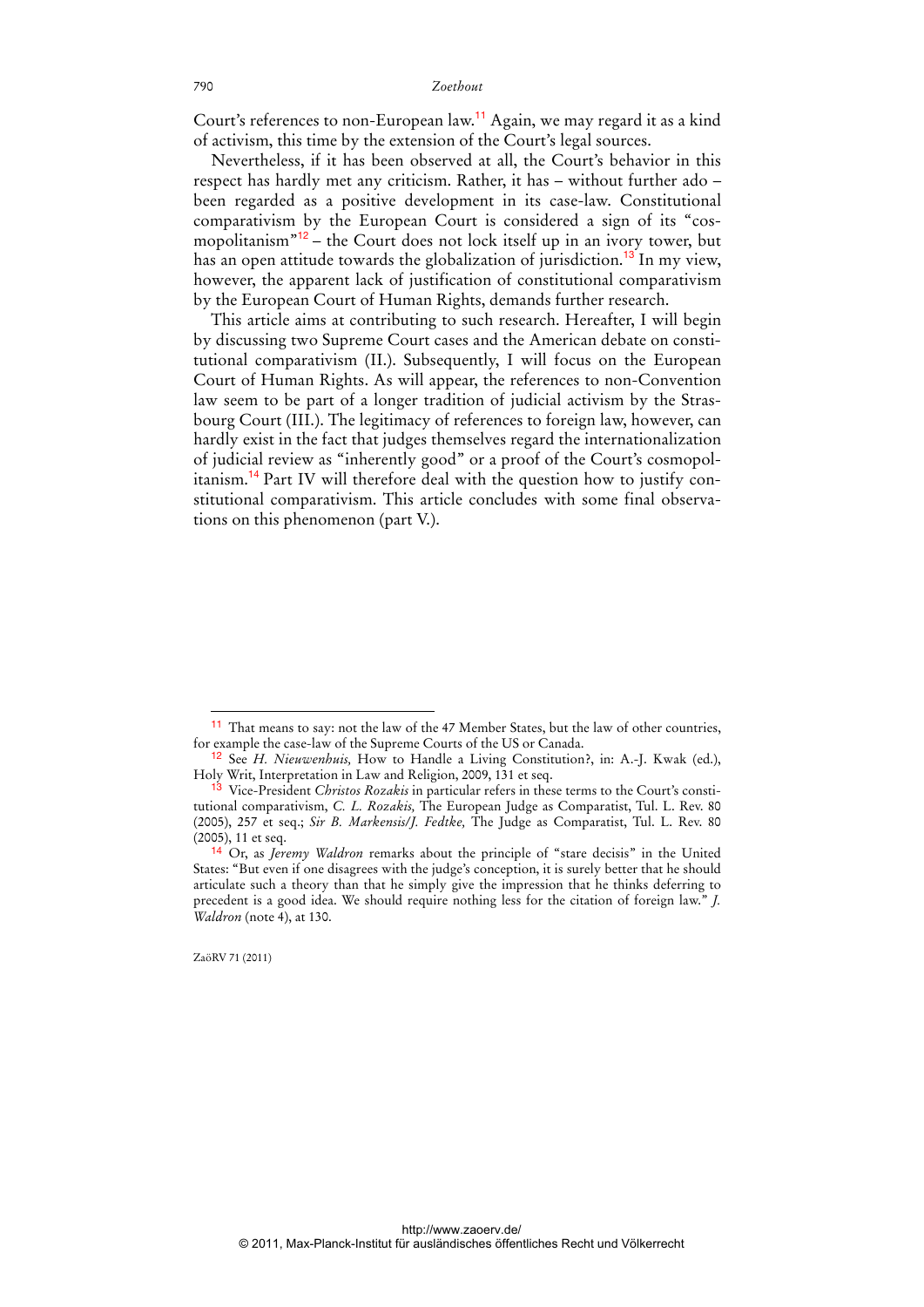## **II. "Constitutional Comparativism" by the Supreme Court of the United States**

### **1. Two Supreme Court Decisions**

 $\overline{a}$ 

That reference to foreign law is a much contested topic, appears from the flood of publications, but even more from a congressional resolution which was adopted in 2004, stating that "judicial determinations regarding the meaning of the laws of the United States should not be based in whole or in part on judgments, laws, or pronouncements of foreign institutions".15 Opposition to the Court's decisions even induced some senators to introduce a  $\tilde{b}$ ill – the Constitution Restoration Act of 2004<sup>16</sup> – stating that in interpreting the Constitution, a court may not rely on "any constitution, law, administrative rule, Executive Order, directive, policy, judicial decision, or any other action of any foreign state or international organization or agency, other than English constitutional and common law". During the nomination hearings of *John Roberts* (2005) and *Samuel Alito* (2006), the senators were particularly focused on this matter, firing questions at the candidates hoping to make them somehow speak out publicly.

In order to get some idea of the way foreign law is being used in judicial decisions, it is important to go into further detail in two cases. In the case of *Lawrence v. Texas* (2003) the Supreme Court declared "sodomy laws" – which prohibited sexual contact between two persons of the same sex – unconstitutional. *Lawrence* was generally considered a "land-mark case". The same question had been adjudicated before in *Bowers* (1986), but the majority of the Court now considers "intimate consensual sexual conduct" to be part of the freedom protected by the "Substantive Due Process" clause un-

ZaöRV 71 (2011)

<sup>15</sup> H.R. Res. 568, 108th Cong. (2004); Press Release, Rep. *Tom Feeney*, Reaffirmation of American Independence Resolution Approved (13.5.2004). The Resolution states: "Resolved, That it is the sense of the House of Representatives that judicial determinations regarding the meaning of the laws of the United States should not be based in whole or in part on judgments, laws or pronouncements of foreign institutions unless such foreign judgments, laws or pronouncements are incorporated into the legislative history of laws passed by legislative branches of the United States or otherwise inform an understanding of the original meaning of the laws of the United States." The preface of the resolution says that inappropriate judicial reliance on foreign laws threatens the separation of powers. A related congressional bill which seeks to prohibit any reference to foreign materials has also been introduced. H.R. Res. 3799, 108th Cong. (2004). *Y. Segal,* The Death Penalty and the Debate over the U.S. Supreme Court's Citation of Foreign and International Law, Fordham Urb. L. J. 33 (2006), 1421 et seq.  $16$  S. 2323, 108<sup>th</sup> Cong. (2004) (note 15).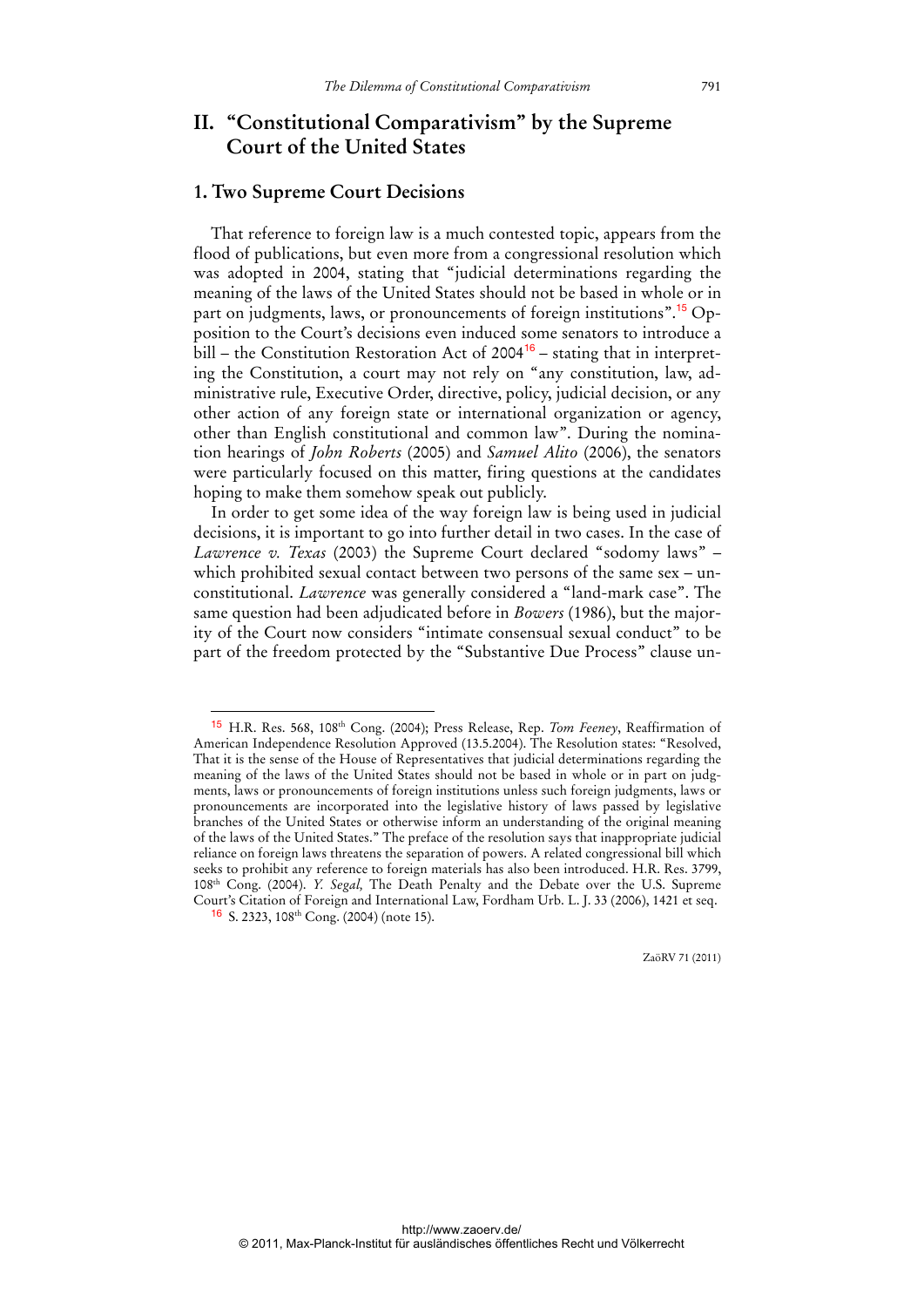der the XIV<sup>th</sup> Amendment.<sup>17</sup> In order to justify the fact that *Bowers* is overruled by this decision, the Supreme Court refers (among others) to the fact that the European Court of Human Rights rejects penalization of this conduct and that other countries have adopted measures which confirm the rights of homosexuals to enter into intimate relationships. In its conclusion the Court states: "Bowers was not correct when it was decided, is not correct today, and is hereby overruled. (…) Petitioner's right to liberty under the Due Process Clause gives them the full right to engage in private conduct without government intervention." Thus the Supreme Court in its majority opinion.<sup>18</sup>

In *Roper v. Simmons*, 19 Justice *Kennedy* writes the majority opinion. According to him, the execution of juveniles under eighteen at the time of the committed crime must be considered "cruel and unusual punishment as defined by the evolving standards of decency of a maturing society". The way the Court refers to international opinion as an underpinning of its decision is remarkable:

"The overwhelming weight of international opinion against the juvenile death penalty is not controlling here, but provides respected and significant confirmation for the Court's determination that the penalty is disproportionate punishment for offenders under 18."<sup>20</sup>

Even though international opinion is in no way decisive, but is only referred to as a confirmation of the Court's judgment, it cannot be denied that it contributes to the final judgment of the majority of the Supreme Court justices and entails a revision of a former judgment in this delicate matter.

Both Supreme Court decisions raise several questions. What is the relative weight of foreign law in the considerations of the judges? Must they be regarded as *obiter dicta* or do they play a more important role in the final decision? These questions are related to the more general debate about the

ZaöRV 71 (2011)

 $\overline{a}$ 

http://www.zaoerv.de/ © 2011, Max-Planck-Institut für ausländisches öffentliches Recht und Völkerrecht

<sup>&</sup>lt;sup>17</sup> The liberty protected by the Constitution allows homosexual persons the right to choose to enter into relationships in the confines of their homes and their own private lives and still retain their liberty as free persons. *Lawrence v. Texas* (note 1).

<sup>18</sup> *Lawrence v. Texas* (note 1).

<sup>19</sup> *Roper v. Simmons* (note 2), 578 et seq.

<sup>20</sup> According to *Y. Segal* (note 15), the use of the Court of comparative material in cases about the death penalty is only marginal. In an analysis of these cases *Segal* demonstrates that the Court uses a meticulously constructed hierarchy of sources, which serve as an objective indication of "society's decency standards", beginning with national laws and ending with international law. More in general, *Segal* believes that "constitutional comparativism" plays only a limited role in the Supreme Court's case-law.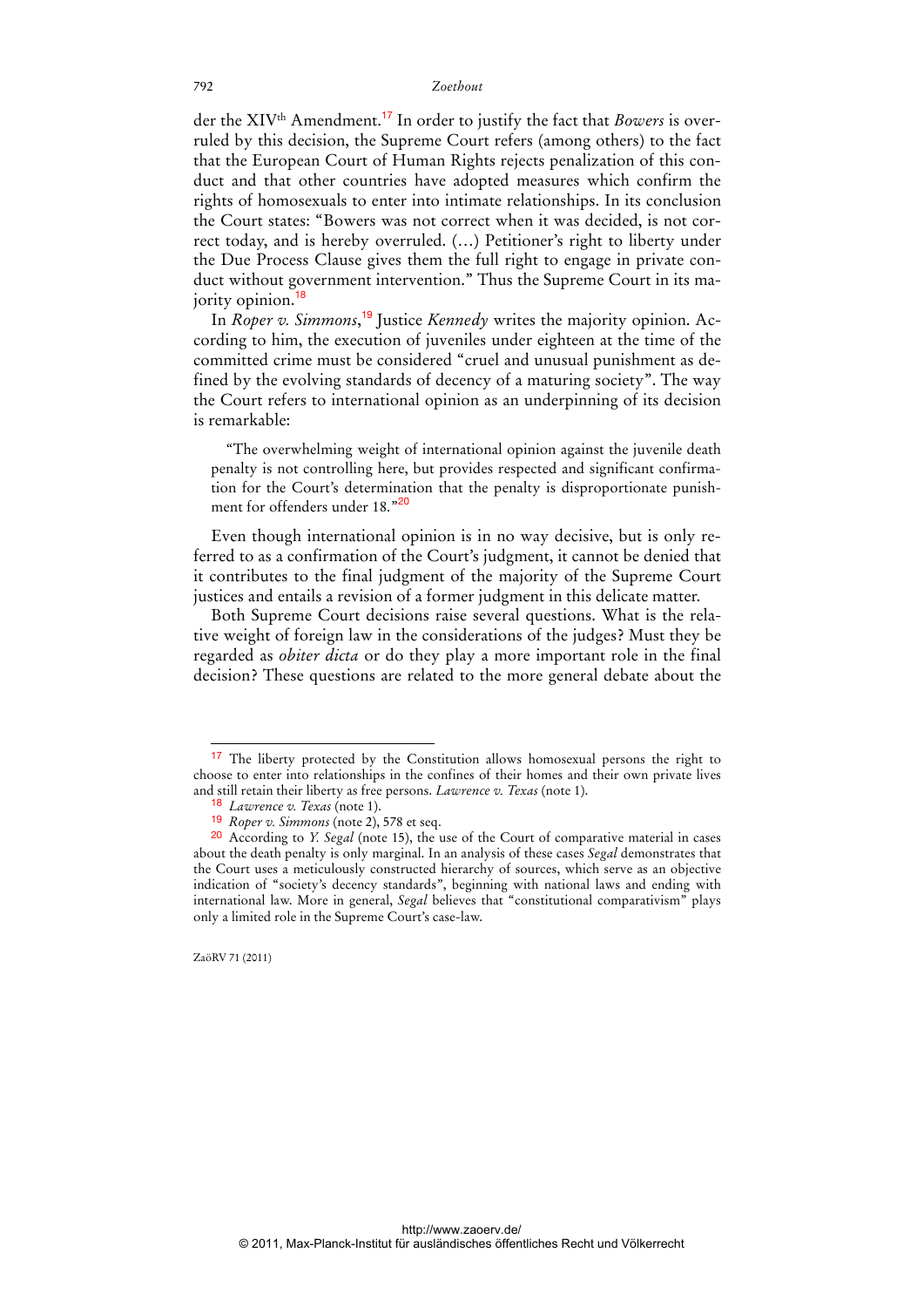legitimacy of judicial review, which takes place ever since Chief Justice *Marshall* invalidated a federal law in *Marbury v. Madison* (1803).<sup>21</sup>

## **2. The Debate About "Constitutional Comparativism" in the United States**

Like so many topics of public debate, "constitutional comparativism" in the United States leads to a strong polarization of views.<sup>22</sup> The way adherents of constitutional comparativism define their position and that of their opponents is nothing less than suggestive. "Constitutional comparativism" is presented as a form of "cosmopolitanism": *Harold Koh* refers to it as a "transnational legal process" and *Anne-Marie Slaughter* to "a process of constitutional cross-fertilization" which would result in a developing international legal order. <sup>23</sup> *Bruce Ackerman* criticizes the "parochialism" of American judges and their indifference towards the spreading of "world constitutionalism".<sup>24</sup>

Supreme Court Justice *Breyer* is one of those in favor of "constitutional comparativism". He regards American law (in contrast to that of other countries) not as a phenomenon that is "handed down from on high", but as a complex interactive democratic process, a kind of "conversation". From that point of view it seems hardly objectionable to get acquainted with the law of other countries. *Breyer* is inclined to downplay the relevance of foreign law in judicial decision-making. If lawyers bring up a foreign decision, he says, "the judges will likely read it, using it as food for thought, not as binding precedent".<sup>25</sup> He underlines the similarities between an American and a foreign judge in interpreting constitutional terms. A similar person in a similar position in a similar society tries to interpret a similar document. Why should that be a problem?

In a way, references to foreign law only make sense when a constitution is being regarded as a living document which should not only be interpreted according to the ideas of the founding fathers and to the national legal system, but to a much broader set of legal sources. But then the question is,

 $21\,$  5 U.S. (137).

<sup>22</sup> On the political debate in the US, see *R. Dworkin,* Is Democracy Possible Here? Principles for a New Political Debate, 2006. A difference in opinions which *Scalia* refers to as a "Kulturkampf", in: *Romer v. Evans,* 517 U.S. 620, 636 (1996) (*Scalia*, J., dissenting).

<sup>23</sup> *H. Koh,* International Law as Part of Our Law, AJIL 98 (2004), 43 et seq. and *A.-M. Slaughter,* A Global Community of Courts, Harv. Int'l L. J. 44 (2003), 193.

<sup>&</sup>lt;sup>24</sup> *B. Ackerman*, The Rise of World Constitutionalism, Va. L. Rev. 83 (1997), 771.

<sup>25</sup> *B. Ackerman* (note 24).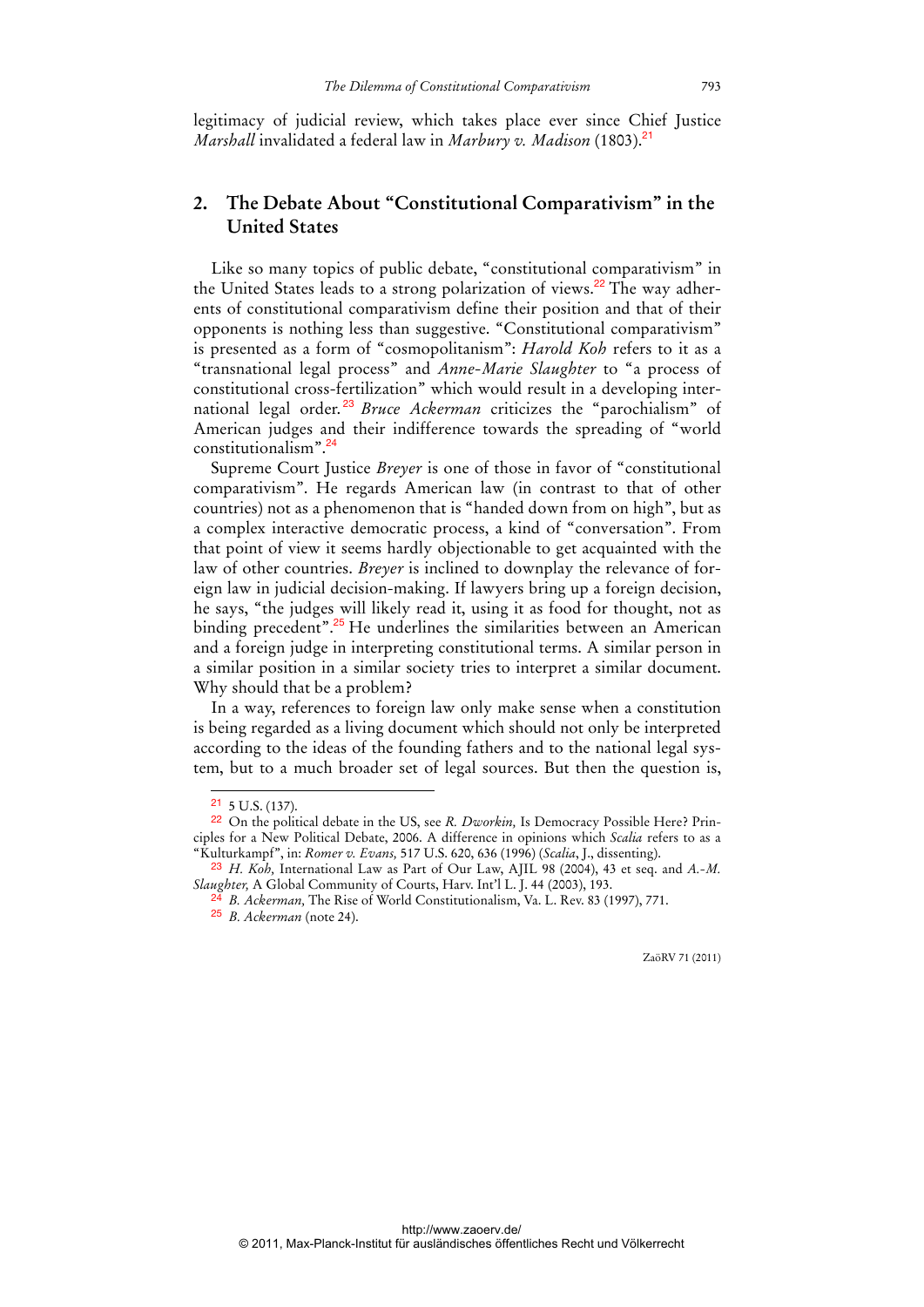under what conditions would comparative constitutionalism make sense? Let us consider the following.

References to foreign law may be supported first of all by the idea of the "Zeitgeist". As time passes, morality evolves. For constitutional interpretation, this entails that provisions should be interpreted in the light of present-day conditions and current society's morals, rather than be bound to their meaning at the time of their coming into existence. One might even extend this principle and maintain that a judge should not only pay credit to the law of a particular country at a particular time, but he must necessarily be inspired by the leading principles of countries having a comparable political and legal system.

Secondly, it is the ideal of "universalism" that seems to underlie the constitutional comparativist tendencies. From this point of view, in a globalizing world, law is no longer only created by a nation's own legal system. The world community as a whole determines the law. Those who interpret the law should therefore be guided by universally held convictions and legal provisions, in particular such fundamental principles as human rights.

Thirdly, "constitutional comparativism" may be influenced by the notion of "cosmopolitanism" as an ideal of citizenship. With the increasing possibilities of fast communication, technical progress and internationalization, we are no longer citizens of a particular country only. In the 21<sup>st</sup> century, it is the international community which determines our lives and our law. In this perspective, references to foreign law only seem a logical consequence of the way we live.

All these points of view, whether it is the idea of the "Zeitgeist", the ideal of universalism or the notion of cosmopolitanism may contribute to a change in thinking about the interpretation of law and more specifically, constitutional provisions. Advocates of constitutional comparativism are likely to be influenced by one or more of the abovementioned ideals.

### **3. "Constitutional Comparativism": Some Objections**

Obviously, there is something to be said against comparative constitutionalism, too. One of the most outspoken adversaries of "constitutional comparativism" is Supreme Court Justice *Antonin Scalia*. He explicitly declines the references to foreign insights by the Supreme Court in *Lawrence*. <sup>26</sup> According to *Scalia*, these references are meaningless, but nonethe-

ZaöRV 71 (2011)

 $\overline{a}$ 

http://www.zaoerv.de/ © 2011, Max-Planck-Institut für ausländisches öffentliches Recht und Völkerrecht

<sup>26</sup> *Lawrence v. Texas* (note 1).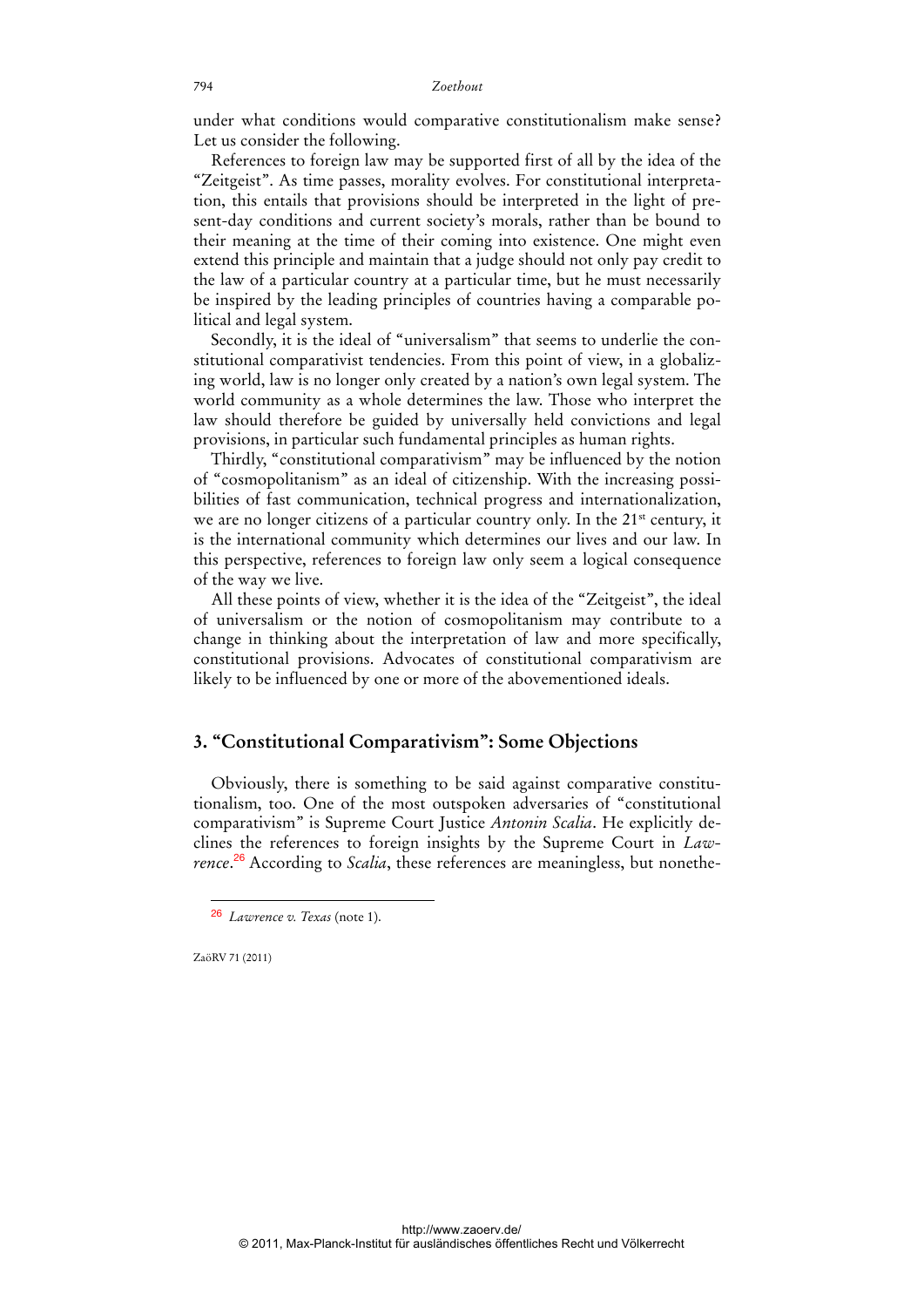less dangerous. In a notorious passage in his dissenting opinion to *Lawrence*, he remarks that: "this Court ... should not impose foreign moods, fads, or fashions on Americans". In a debate with his colleague *Stephen Breyer*, he points at the arbitrary character of "constitutional comparativism": when foreign decisions concur with what the judges think, they are being used, if not, not. Thus, the Supreme Court did refer to foreign law in *Lawrence,* "[b]ut we said not a whisper about foreign law in the series of abortion cases".<sup>27</sup>

*Scalia* does not seem to be entirely mistaken in this respect, as even *Breyer* admits. Since it is out of the question to have knowledge of all the law (and the contexts) of all countries, the judge cannot but be selective. But this selection can easily lead to references of law or judicial decisions that support the decision at hand (of the viewpoint of the majority of the judges). Decisions that do not support the majority opinion are, for the sake of convenience, left aside.

The practice of referring to foreign law or "constitutional comparativism" raises further questions. For one, there is the problem of legitimacy. Should the national law and legal system not be the basis of judicial decision-making? Put differently, why would foreign law be binding at all? Furthermore, there is the problem of the anti-democratic character of judicial review – the "counter-majoritarian dilemma". References to foreign law only seem to enhance this dilemma. If judicial review of legislation in the light of the American Constitution and legislation is problematic from a democratic point of view, this is all the more so with decisions based on an even broader set of lawgivers. Then there is the problem of selection. How do judges make a selection at all? Are not those decisions selected that link with the viewpoints of the judges themselves (and thus other decisions being left aside)? One may argue that reference to foreign law can only be legitimate when the judge is confronted both with decisions that support the case and with decisions that do not. Finally, there is the question of the relative weight of the reference. Does it really contribute to the justification of the case?<sup>28</sup> Is the reference the basis of the judicial decision or is it only supportive, or for that matter, simply a source of inspiration for the judges?

<sup>27</sup> A Conversation Between U.S. Supreme Court Justices (note 4), 521.

<sup>28</sup> See *Y. Segal* (note 15), 1421 et seq.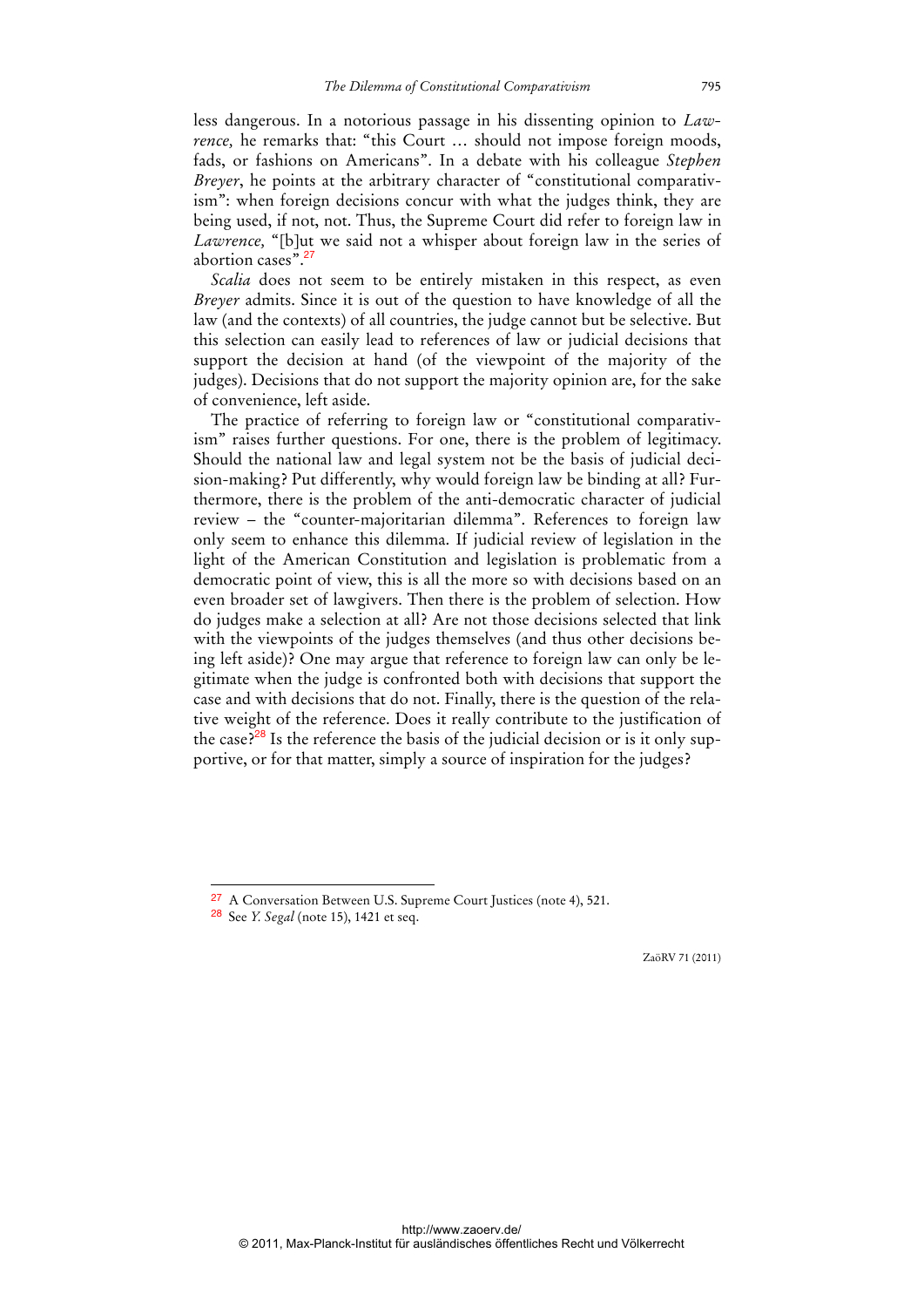## **III. Constitutional Comparativism by the ECtHR**

### **1. A Dialogue with Foreign Law**

As has been said before, these questions are just as relevant to the caselaw of the European Court of Human Rights as they are to the Supreme Court. According to *Christos Rozakis*, Vice-President of this court, the ECtHR too uses international law and case-law from countries outside the Council of Europe. The Court regularly enters "a dialogue with": (1) the legal system of the European Union, (2) the international legal order and (3) foreign jurisdictions.<sup>29</sup>

Remarkably, *Rozakis* presents these references as nothing less than selfevident. Indeed, he considers the references to international and foreign law as a proof of the Courts "cosmopolitanism". $30$  He mentions judges who – by referring to foreign law – open a dialogue with the law outside their jurisdiction, in order to draw inspiration and enrich their own case-law. The enrichment of the law would consist in the fact that justice be done on the basis of other principles and values that are supposed to have gained "eucumenical dimensions" or express societal or other changes, for which the internal legal order is open.<sup>31</sup> The Court, in other words, does not live in "splendid isolation", but opens a dialogue with the law of other countries. Thus, *Christos Rozakis*.

Again, we are confronted with an advocate of "constitutional comparativism" who relies on vague and even slightly mystifying concepts and terms in order to sustain his case. After all, the question remains why the law of other nations (that is to say, countries from outside the Council of Europe) would be binding at all for the interpretation of the European Convention? *Rozakis'* final remark is telling in this respect. Just like *Breyer*, he warns for a too idyllic idea of the Court's "cosmopolitanism". Moreover, says *Rozakis*, we must keep in mind that when the Court opens a "dialogue" with other countries, this does not automatically result in copying foreign preferences or choices by the Court. Let me quote him again:

ZaöRV 71 (2011)

<sup>29</sup> *C. L. Rozakis* (note 13), 270 et seq. See also *J.-F. Flauss*, La Présence de la Jurisprudence de la Cour Suprême des Etats-Unis d'Amérique dans les contentieux Européen des Droits de l'Homme, RTDH 16 (2005), 313.

<sup>30</sup> *C. L. Rozakis* (note 13), 279.

<sup>31</sup> This is the way *Rozakis* sketches this phenomenon, with reference to the lengthy article by *Sir B. Markesinis*/*J. Fedtke* (note 13), 13 et seq. Literally he says that the enrichment of the law would consist in the fact that justice would be done "on the basis, inter alia, of principles and values that presumably have acquired ecumenical dimensions or reflect societal or other changes which their own legal system is also ripe to undergo". *C. L. Rozakis* (note 13), 257.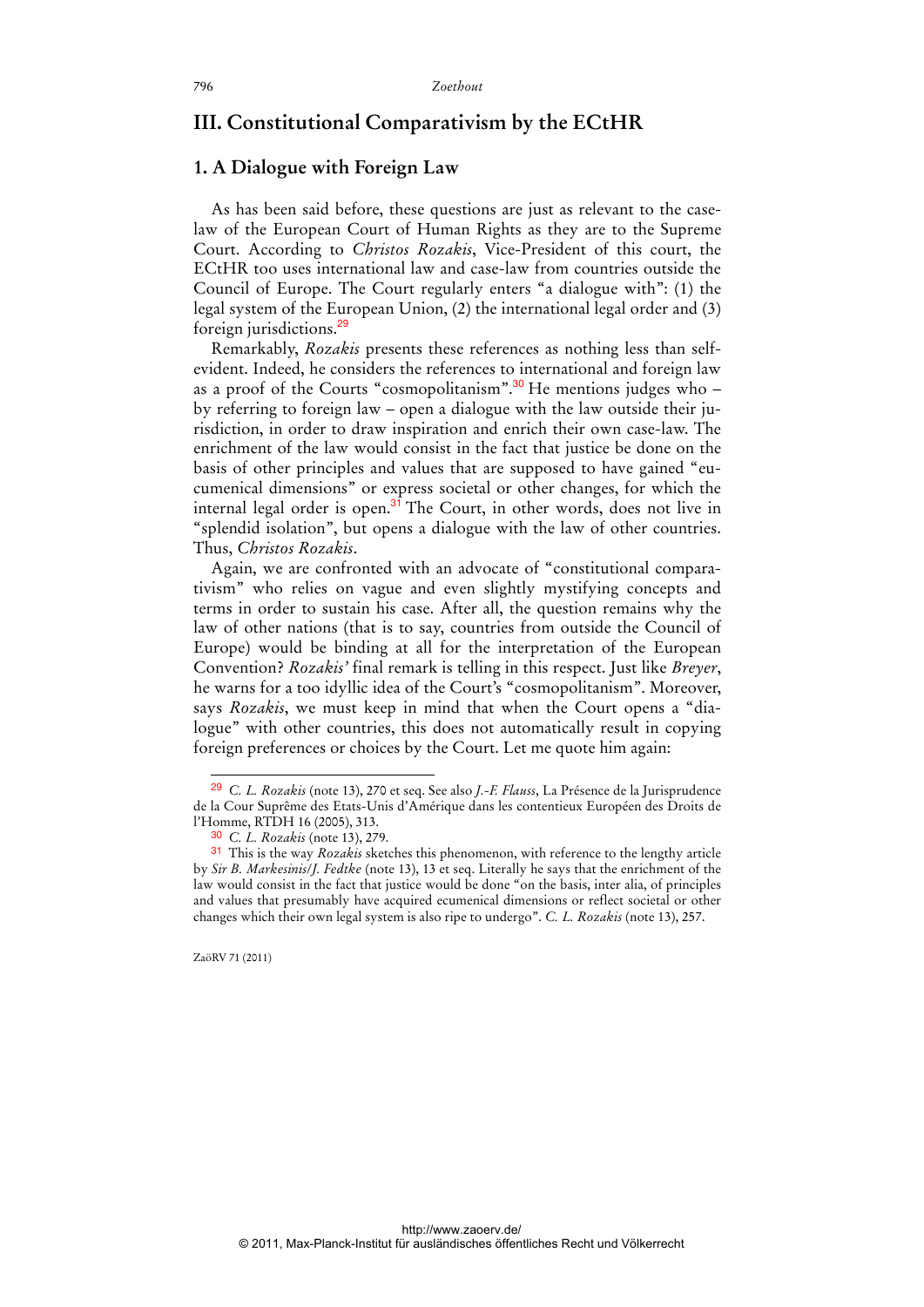"When we speak of a 'dialogue', we mean a 'dialogue'. (…) *The ECHR may discuss 'foreign' law or experiences (…) but (…) [I]t still retains sovereign power to use all the evidentiary material before it freely and to assess it accordingly* (passage in italics, CMZ). Still, the fact remains that law extraneous to its own case law has gained ground, and is increasingly gaining ground, in the ECHR's mode of operating before it reaches a decision. This is a good sign for the founders of a court of law protecting values which by their nature are inherently indivisible and global."<sup>3</sup>

*Rozakis'* reflections appear sympathetic at first sight. Nevertheless, they can hardly be regarded as sufficient justification of the sweeping liberty of interpretation that the Court currently embraces. The "founding fathers" of the Convention in the 1950s at best envisioned a regional Court, as it appears from the *travaux préparatoires.* The history of the European Convention does not reveal some inherent form of "global" thinking.<sup>33</sup> In order to have an idea of the practice of the "dialogue" with foreign decisions, let us now analyze some cases of the Court in particular.

### **2. Two Cases of the European Court of Human Rights**

### *Goodwin v. United Kingdom*

Hereafter, I will consider two of the European Court's decisions in which references are made to non-Convention law, in order to support and motivate the decision. The first case is in a way counter-intuitive: in *Goodwin v. the United Kingdom*<sup>34</sup> the final decision may seem justified, but the way of motivating the judgment leaves much to be desired. In the second case (*Pretty v. UK*) one may have doubts about the considerations that lead to the final decision.

In the case of *Christine Goodwin v. the United Kingdom* (2002), the applicant was a post-operative male to female transsexual who – after her operation – went through great difficulties at work. She attempted to pursue a case of sexual harassment in the Industrial Tribunal but claimed that she was unsuccessful because she was considered in law to be a man. The applicant

 $\ddot{ }$ 

<sup>32</sup> *C. L. Rozakis* (note 13), 279.

<sup>33</sup> Compare *M. Janis/R. Kay/A. Bradley*, European Human Rights Law, Texts and Materials, 1995, 18 et seq. Initially, even the installation of a regional court that would be authorized to review state action, was met with resistance. Though Europeans were acquainted with declarations of rights, unlike the Americans, judicial review in the light of those declarations was still unfamiliar to them.

<sup>34</sup> Judgment of 11.7.2002, Application No. 28957/95.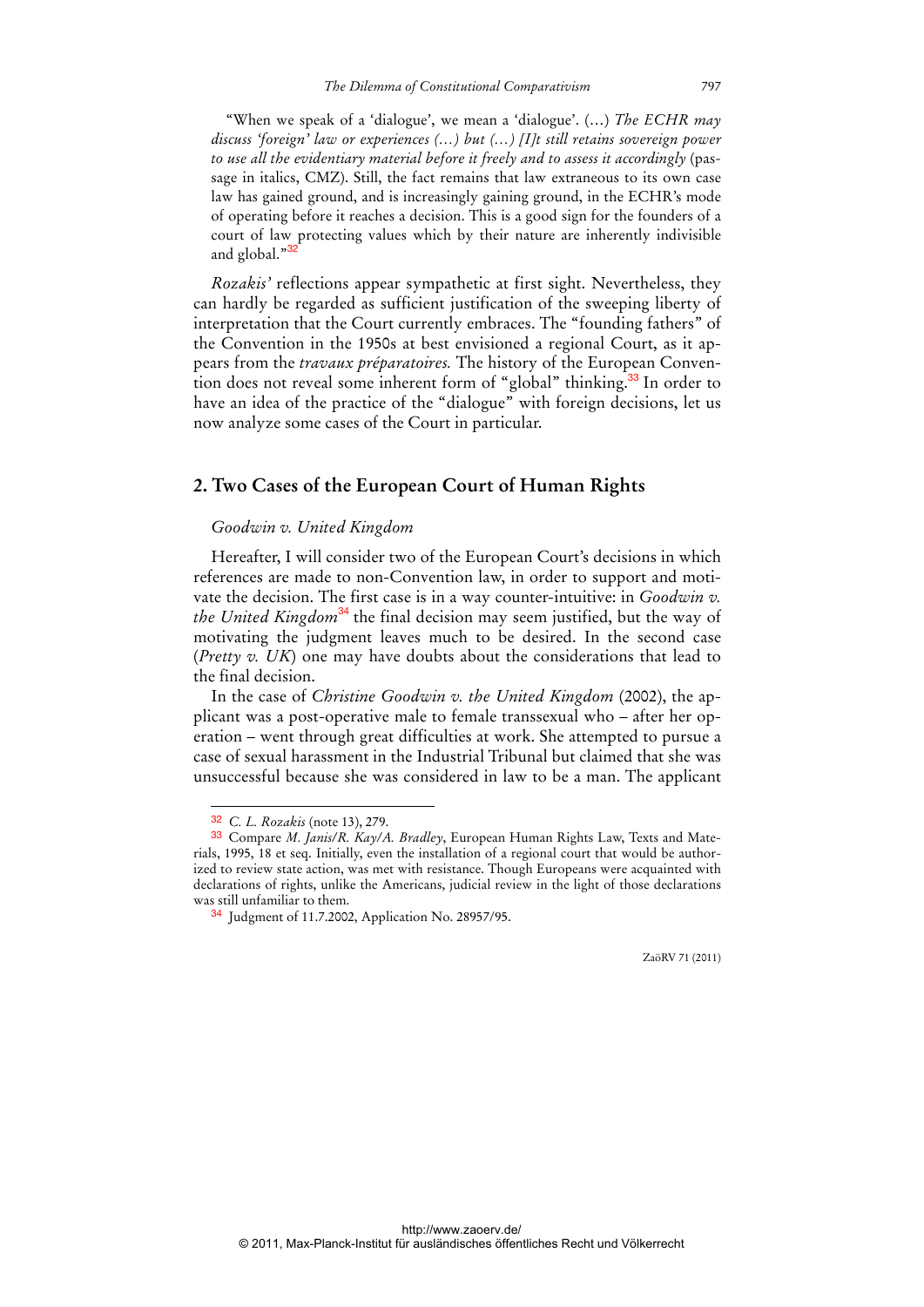was subsequently dismissed from her employment for reasons connected with her health, but she alleges that the real reason was that she was a transsexual. In a number of instances, the applicant stated that she has had to choose between revealing her birth certificate and foregoing certain advantages which were conditional upon her producing her birth certificate. More in general, her case demonstrates that the social and legal acceptance of transsexuals in the United Kingdom is highly problematic.

Before the Court, the applicant complains that the United Kingdom violated Articles 8 ("family life"); 12 (the right to marry), 13 (the right to an effective remedy) and 14 (the prohibition of discrimination), as far as the legal status of transsexuals in the United Kingdom is concerned, in particular their status regarding work, social security, pensions and marriage.

Despite the fact that in a number of cases on the legal recognition of post-operative transsexuals in the United Kingdom, the Court decided there was no infringement of the right to "family life",<sup>35</sup> it now decides in a different manner. After some thoughts on the treatment of the applicant as a transsexual and some medical and scientific considerations, the Court states in *Goodwin* that there is no evidence of a European consensus regarding transsexuals (a reflection which usually leads to granting a broad "margin of appreciation" to the Member State in question). Then the Court continues with an important consideration on the emergence of an "international trend":<sup>36</sup>

"The Court accordingly attaches less importance to the lack of evidence of a common European approach to the resolution of the legal and practical problems posed, than to the clear and uncontested evidence of a continuing international trend in favour not only of increased social acceptance of transsexuals but of legal recognition of the new sexual identity of post-operative transsexuals."<sup>37</sup>

In conclusion, the Court finds that "the respondent Government can no longer claim that the matter falls within their margin of appreciation (…)". Since there are no significant factors of public interest to weigh against the interest of this individual applicant in obtaining legal recognition of her gender re-assignment, it reaches the conclusion that the fair balance that is inherent in the Convention now tilts decisively in favor of the applicant.

 $\ddot{ }$ 

<sup>35</sup> Like for instance in *Rees v. the United Kingdom*, Judgment of 17.10.1986, Series A, No. 106; *Cossey v. the United Kingdom*, Judgment of 27.9.1990, Series A, No. 184; *X, Y and Z v. the United Kingdom*, Judgment of 22.4.1997, Appl. No. 21830/93 and *Sheffield and Horsham v. the United Kingdom*, Judgment of 30.7.1998, Appl. No. 22885/93 and 23390/94.

<sup>36</sup> The Court relies for this information on facts which have been put forward by "Liberty" in its "third party intervention" (paras. 55, 56).

<sup>37</sup> *Goodwin v. United Kingdom,* Judgment of 11.7.2002, Appl. No. 28057/95, para. 85.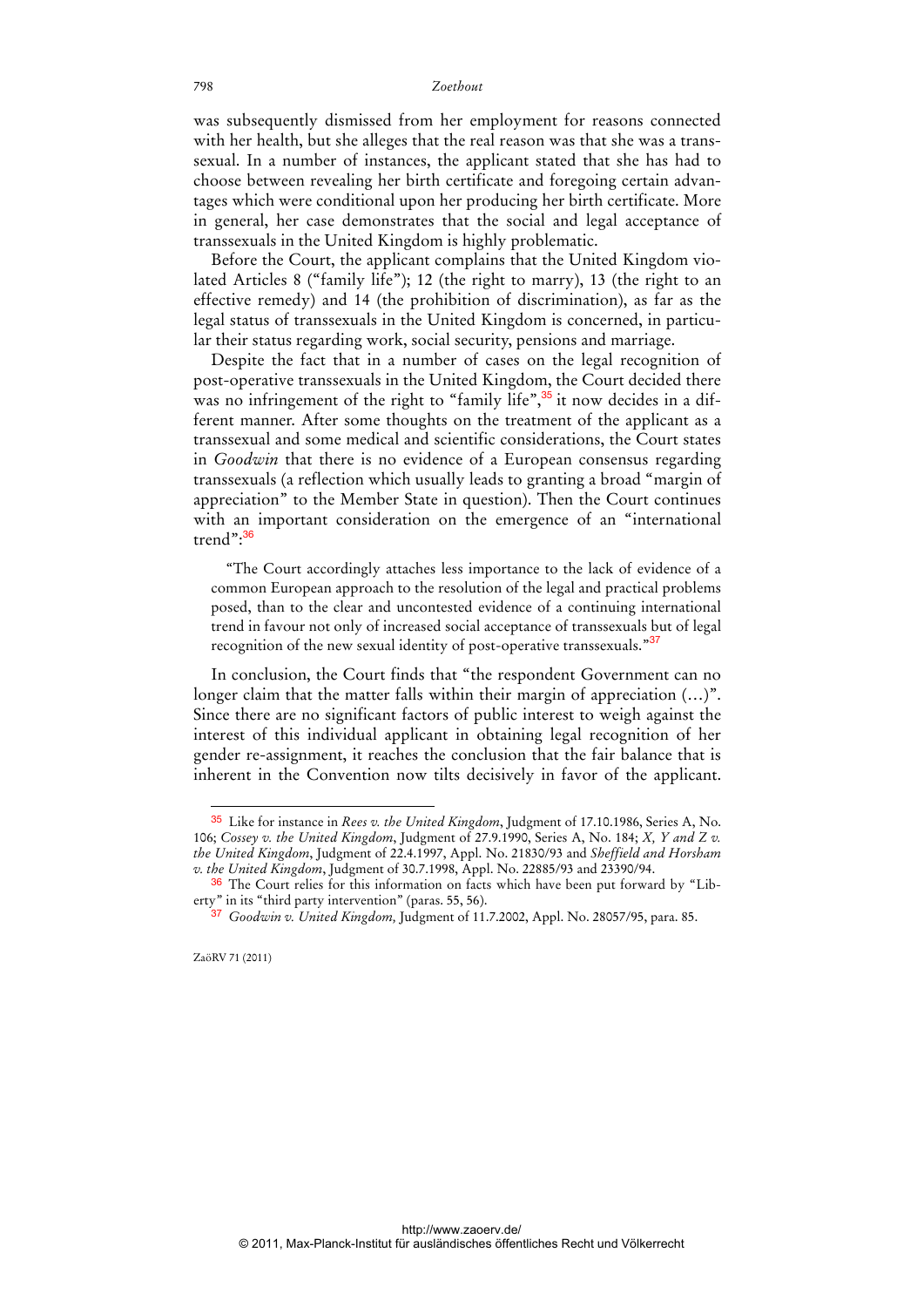There has, accordingly, been a failure to respect her right to private life in breach of Article 8 of the Convention.<sup>38</sup>

Presumably, the final decision will not cause much dissent. But the question is, whether the fact that the Court in this case diverges from its usual way of reasoning concerning the "margin of appreciation", should not be motivated more extensively.<sup>39</sup> Put differently, by referring to the international trend regarding social acceptance and legal recognition of transsexuals, the case has in fact been withdrawn from the national jurisdiction, despite the lack of a European consensus. Does such a decision not demand further justification? And, how could the reference to the international legal order be legitimated?

### *Pretty v. United Kingdom*

Let us consider a second case where the Court refers to the situation in different countries – *Pretty v. the United Kingdom*. <sup>40</sup> This case is about Ms *Pretty*, who is seriously ill. She is paralyzed from the neck, is unable to talk and is fed through a tube. Mentally she is well however, and capable of making decisions. Ms *Pretty* wants to end her life, but without help that is impossible for her. She is therefore obliged to ask her husband for help. However, her request to the Director of Public Prosecutions to give an undertaking not to prosecute her husband, should he assist her to commit suicide in accordance with her wishes, is denied.

The applicant makes a case for different rights under the Convention. First of all, Article 2, the right to life. The reference to foreign law occurs in the considerations on Article 8, but these are so much intertwined with Articles 2 and 3 of the Convention that I will consider these provisions, too. Reacting to the first complaint, the Court says that Article 2 has several times been interpreted so as to oblige the State to protect life. But, the Court continues:

"Article 2 cannot, without a distortion of language, be interpreted as conferring the diametrically opposite right, namely a right to die; nor can it create a right to self-determination in the sense of conferring on an individual the entitlement to choose death rather than life."<sup>41</sup>

 $\ddot{ }$ 

<sup>38</sup> *Goodwin v. United Kingdom* (note 37), para. 93.

<sup>39</sup> On the lack of consistency in the margin of appreciation doctrine, see *L. Hoffmann,* The Universality of Human Rights, Judicial Studies Board Annual Reference, 19.3.2009, no. 27, http://www.justice-for-families.org.uk/reports/JStudiesBoardLecture0309.htm.

<sup>40</sup> Judgment of 29.4.2002, Appl. No. 2346/02.

<sup>41</sup> *Pretty v. United Kingdom*, Judgment of 29.4.2002, Appl. No. 2346/02, para. 39.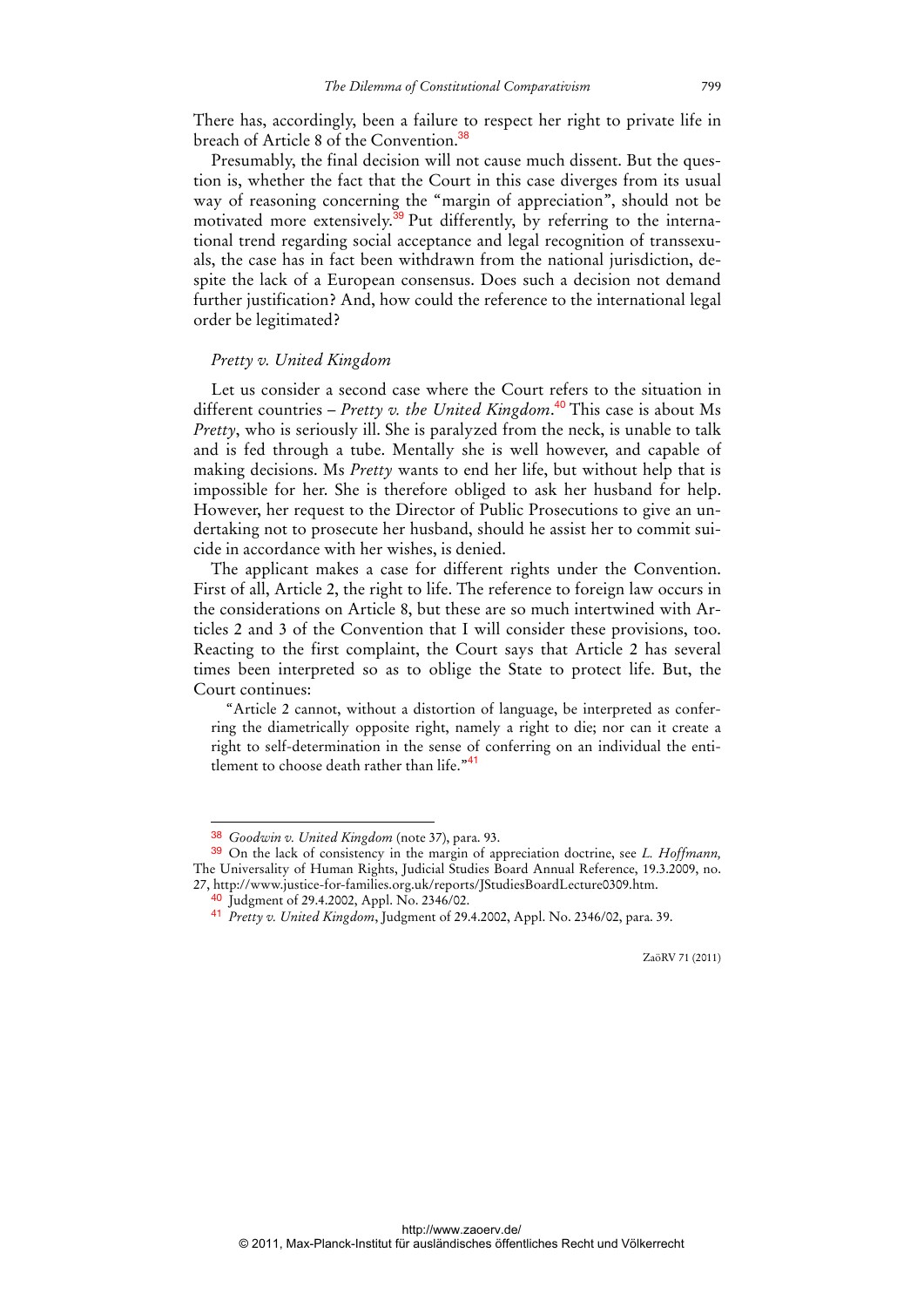The appeal to Article 3 which Ms *Pretty* invokes in order to substantiate her case is also declined. She believes that the refusal of the Director of Public Prosecutions not to prosecute her husband (when he would assist her to commit suicide) and the prohibition of euthanasia amounts to "inhuman and degrading treatment" ex Article 3, a consequence for which the State would be responsible. The Court, though, is of a different opinion:

"This claim (…) goes beyond the ordinary meaning of the word. (…) While the court must take a dynamic and flexible approach to the interpretation of the Convention, which is a living instrument, any interpretation must also accord with the fundamental objectives of the Convention and its coherence as a system of human rights protection."<sup>42</sup>

As far as the appeal to Article 8 is concerned ("right to family life"), the Court says that the prohibition to offer help in suicide, must be regarded in the light of this provision. After all, Article 8 seeks to protect personal autonomy of which the right to self-determination is a part. The Court recognizes that there has been a breach of Article 8, but as to the question whether this is in accordance with the law, it takes the following steps. In weighing the necessity in a democratic society, (a) the "margin of appreciation" of the Member States is at stake, but this "margin of appreciation" is limited when it comes to (b) an "intimate area of private life", like in the present case. In order to substantiate the point that Member States are authorized to impose limits, in a situation like the present one, the Court refers to a decision by the Canadian Supreme Court: $43$  "(...) States are entitled to regulate through the operation of the general criminal law activities which are detrimental to the life and safety of other individuals."

The decision raises many questions. But for those that concern us here, the latter reasoning is most important. The point is this: why does the Court refer to a decision of the Canadian Supreme Court (*Rodriguez*) <sup>44</sup> in order to substantiate this crucial case?

ZaöRV 71 (2011)

<sup>42</sup> *Pretty v. United Kingdom* (note 41), para. 54. To continue by stating that: "(…) the positive obligation on the part of the State which is relied on in the present case would not involve the removal or mitigation of harm by, for instance, preventing any ill-treatment by public bodies. … It would require that the State sanctions actions intended to terminate life, an obligation that cannot be derived from Article 3 of the Convention."

<sup>43</sup> *Pretty v. United Kingdom* (note 41), para. 74.

<sup>44</sup> In para. 66 of the *Pretty*-case, the Court refers to *Rodriguez v. the Attorney General of Canada* ([1994] 2 Law Reports of Canada 136), "which concerned a not dissimilar situation to the present, the majority opinion of the Supreme Court considered that the prohibition on the appellant in that case receiving assistance in suicide contributed to her distress and prevented her from managing her death. This deprived her of autonomy and required justification under principles of fundamental justice. Although the Canadian court was considering a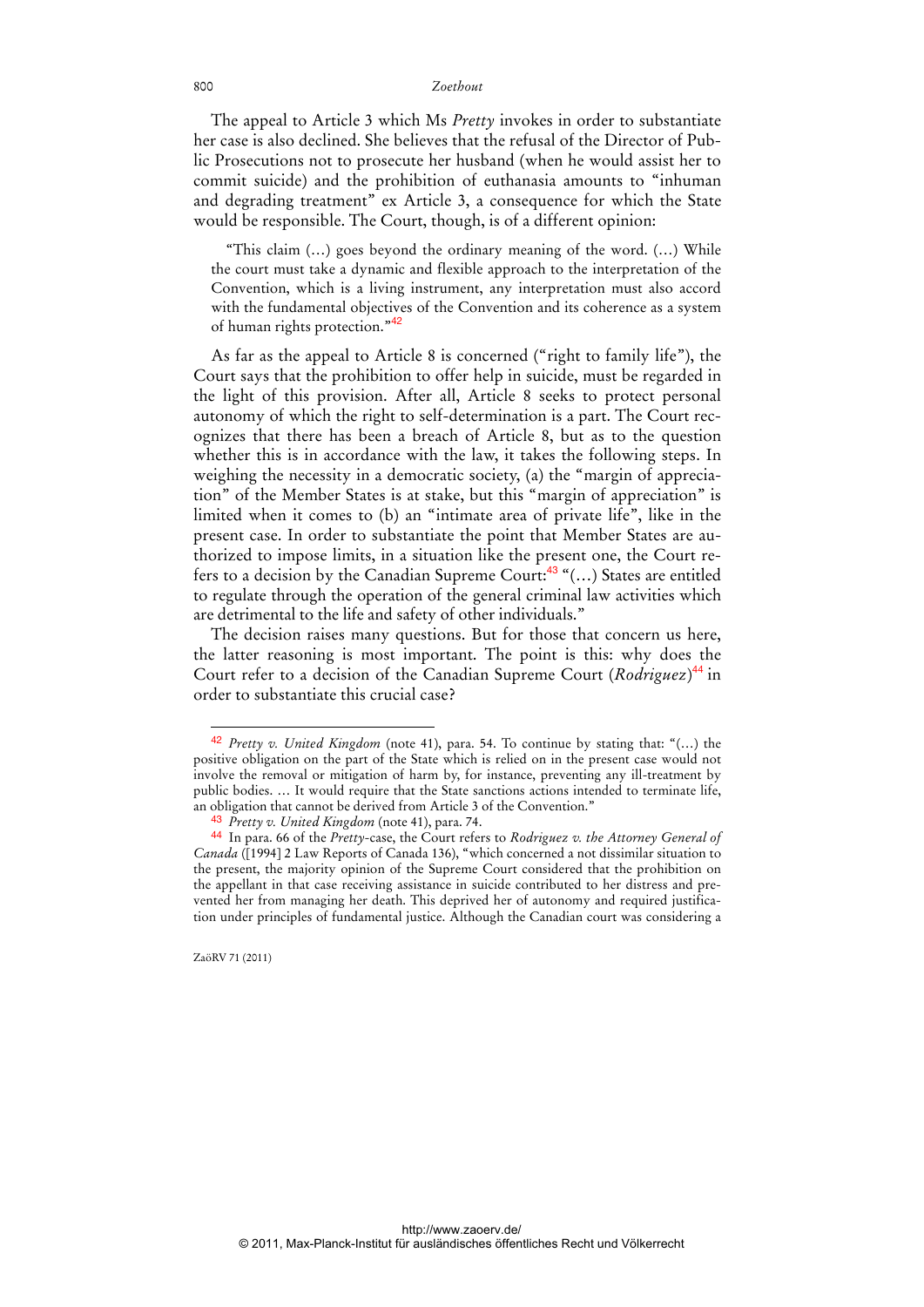## **3. "Constitutional Comparativism": A New Trend in the ECtHR's Case-law?**

It is questionable – to say the least – why the Court in some cases refers to an "international trend" in the laws of other countries (among which non-European countries) and in other cases to the Canadian, the American or the South-African Court of Justice. In *Goodwin*, the reference to the international trend appears to be based on empirical information that "Liberty" (as a third party) contributes to the case. In *Pretty*, the reference to the Canadian Court appears a means to be able to reject the appeal decisively.

Despite the fact that the Court in general is not inclined to justify its decisions from a theoretical point of view, it would at least be important for the legitimacy of its decisions, when they would be motivated more profoundly. *Alistair Mowbray* contends in "The Creativity of the European Court of Human Rights" that critics of the Court's judicial activism believe the Court in *Tyrer* was very reluctant to come to a theoretical elaboration of the "living instrument" doctrine.<sup>45</sup> In this case, the Court had to decide whether corporal punishment for juveniles amounts to "degrading punishment" (Article 3 of the Convention). The punishment, consisting of bareskin birching carried out by a policeman at a police station, was prescribed by law and practiced on the Isle of Man, a dependent territory of the United Kingdom with a significant degree of legislative autonomy. At that time, this form of punishment had been abolished in the rest of the United Kingdom and was neither to be found in the vast majority of the Convention States. The Advocate-General for the Isle of Man put forward a remarkable argument: judicial corporal punishment could not be considered degrading because "it did not outrage public opinion in the Isle of Man". The Court rejects this point of view and says:

"The Court must also recall that the Convention is a living instrument which, as the Commission rightly stressed, must be interpreted in the light of presentday conditions. In the case now before it the Court cannot but be influenced by the developments and commonly accepted standards in the penal policy of the member States of the Council of Europe in this field."

-

provision of the Canadian Charter framed in different terms from those of Article 8 of the Convention, comparable concerns arose regarding the principle of personal autonomy in the sense of the right to make choices about one's own body."

<sup>45</sup> *A. Mowbray,* The Creativity of the European Court of Human Rights, HRLR 5 (2005), 60 et seq.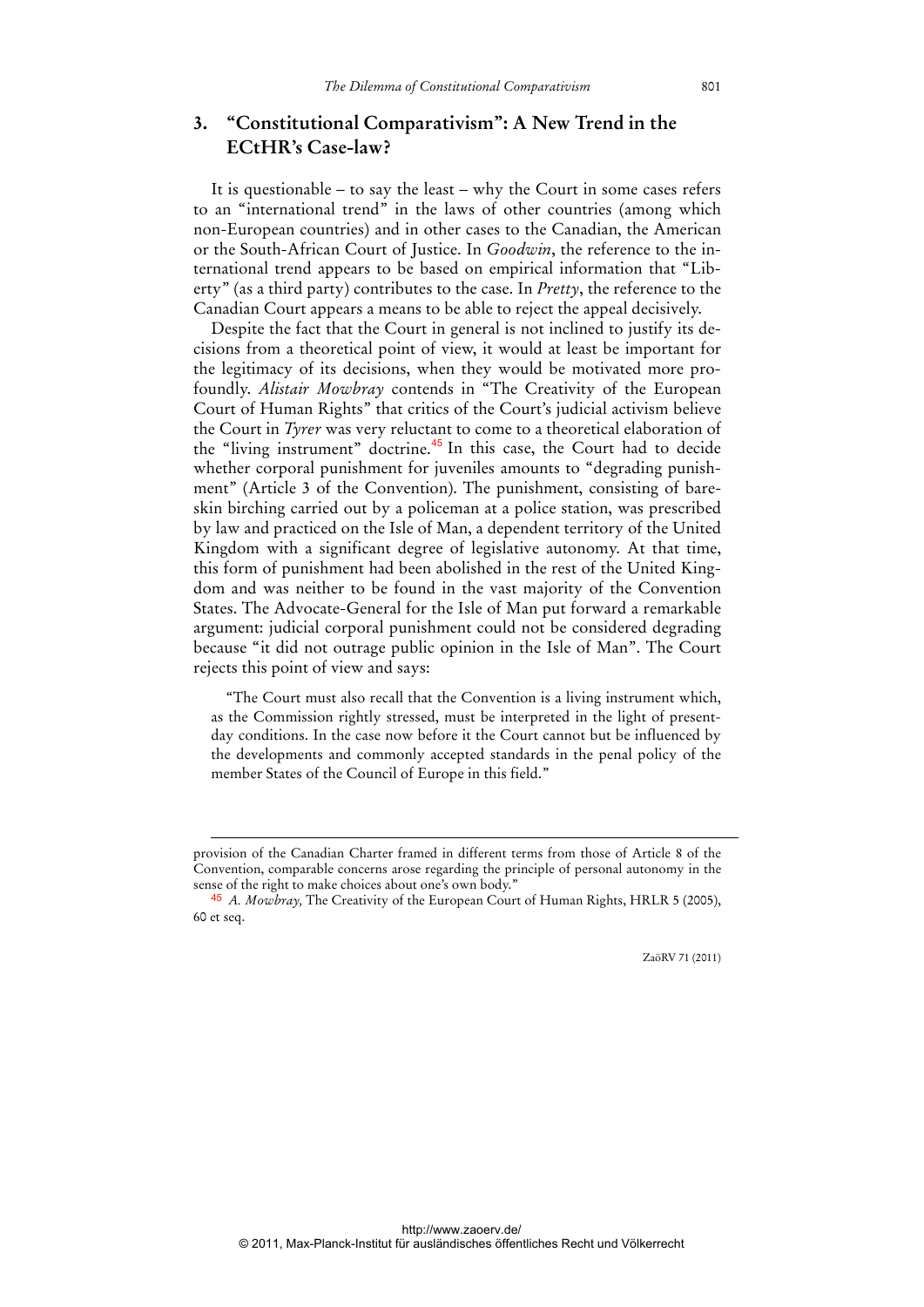About this famous passage, *George Letsas* writes: "This piece of legal reasoning inaugurated the Court's extensive use of evolutive interpretation."<sup>46</sup> The case of *Tyrer* was followed by *Marckx,*<sup>47</sup> a few months later*.* In this case*,* the applicants, a child born out of wedlock and his unmarried mother, complained that Belgian legislation violated their right to family life under Article 8 of the Convention. Unlike the case of "legitimate children", maternal affiliation between a child born out of wedlock and its mother could only be established either by voluntary recognition or by court declaration. The Court admits that at the time of the adoption of the Convention the distinction between "lawful" and "unlawful" children was permissible, but it underlines that "the domestic law of the great majority of the Member States of the Council of Europe has evolved and is continuing to evolve, in company with the relevant international instruments, towards full juridical recognition of the maxim *mater semper certa est*". <sup>48</sup> In the rest of the Court's reasoning it appears that the "living instrument" doctrine is now expanded from the "domestic law of the Member states", to evolving European convictions and viewpoints.<sup>49</sup>

This development in the case-law of the European Court finds a followup (according to *Letsas*) in the case of *Dudgeon,*<sup>50</sup> which deals with the question whether the penalization of homosexuality in Northern Ireland is an infringement of Article 8 ECHR. According to the Court: "in the great majority of the member States of the Council of Europe it is no longer considered to be necessary or appropriate to treat homosexual practices of the kind now in question as in themselves a matter to which the sanctions of the criminal law should be applied."<sup>51</sup>

In my view, the liberal interpretation of the Court which began with the "living document" doctrine in *Tyrer* and continued in *Marckx* and *Dudgeon,* revives in *Goodwin v. UK.* In the latter case, the Court appeals – in the absence of a European consensus – to a "continuing international trend" in favor of the social acceptance and legal recognition of transsexuals. This extension of its legal sources lacks a motivation. Nevertheless, the number of

ZaöRV 71 (2011)

<sup>46</sup> *G. Letsas,* A Theory of Interpretation of the European Convention on Human Rights*,* 2007, 76.

<sup>47</sup> *Marckx v. Belgium,* 13.6.1979, Series A, no. 31.

<sup>48</sup> *Marckx v. Belgium* (note 47), para. 41.

<sup>49</sup> *G. Letsas* (note 46), 77.

<sup>50</sup> *Dudgeon v. United Kingdom,* 22.10.1981, Series A, no. 45. This case is also cited by the American Supreme Court in *Lawrence v. Texas* in 2003.

<sup>51</sup> *Dudgeon v. United Kingdom* (note 50) para. 60.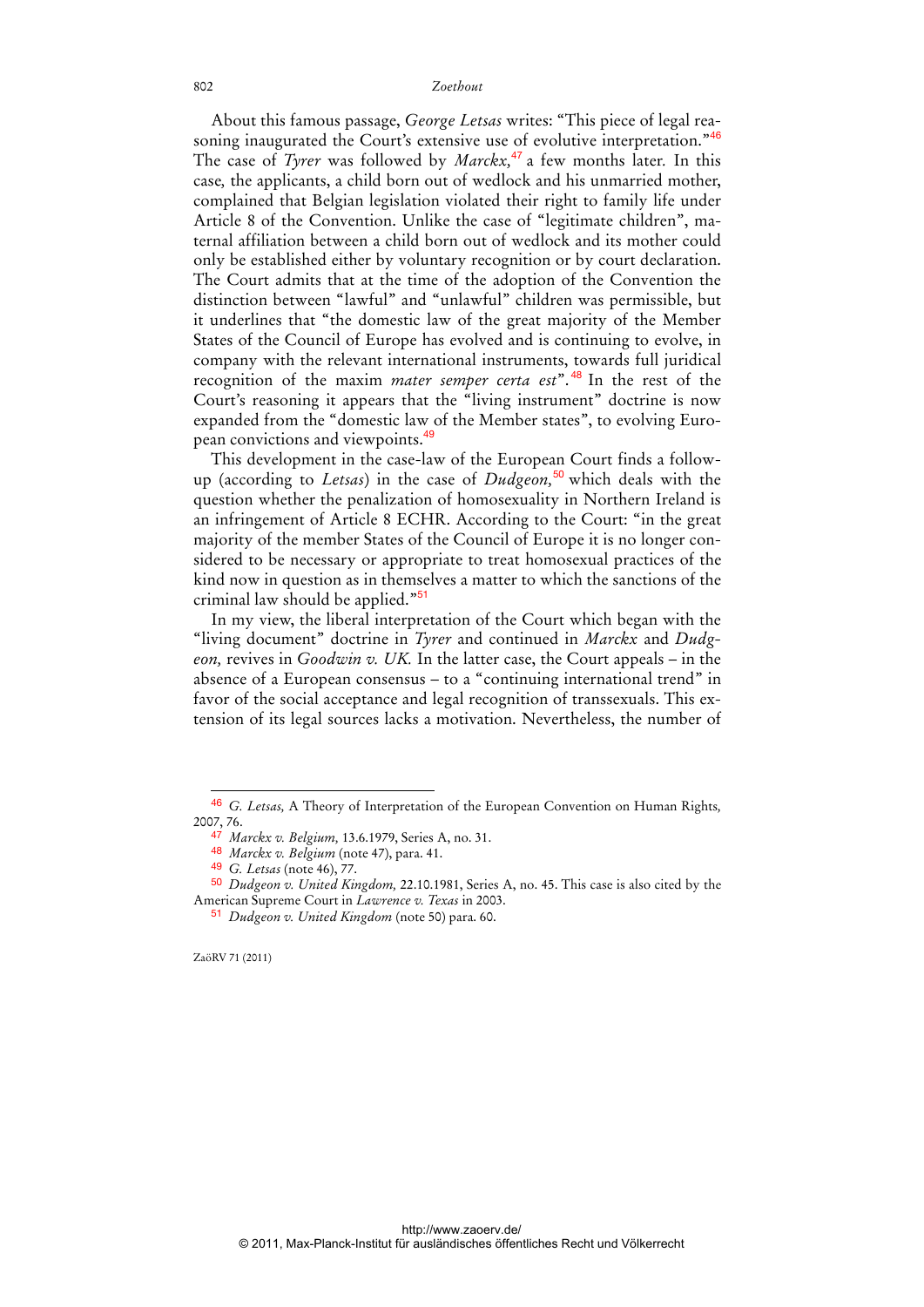cases in which references are made to non-Convention law is growing rap $idly.<sup>52</sup>$ 

Many of the questions that have been put forward in the discussion on constitutional comparativism by the American Supreme Court, seem to have the same relevance for its European counterpart. The problem of the legitimacy (why would foreign law be binding at all?), the selection of decisions and the relative weight of the decisions in the final judgment. All the more when it comes to the motivation of the Court's decisions,<sup>53</sup> a further elaboration of the reasons for referring to foreign decisions is indispensable.

## **IV. Some Reflections on the Legitimacy of Constitutional Comparison by the European Court**

Clearly, both the Supreme Court of the US and the European Court of Human Rights tend to be more open towards other sources of law. But the question is whether these institutions are really comparable in this respect. Should we not make a fundamental difference between both courts? In my view, the fact that the Supreme Court is supposed to interpret a constitution, whereas the main legal source for the ECtHR is an international treaty, has major consequences for the legitimacy of constitutional comparativism.

It is possible to distinguish between two perspectives with opposite consequences. In the one perspective, one might regard the American constitution as a unique document which has come into existence at a specific moment in time and which is the expression of a particular political community. From this point of view, reference to foreign law is of course not the most obvious way of constitutional interpretation. Protagonists of "originalism" in particular, object to this way of legal reasoning (as appeared from the abovementioned discussion).<sup>54</sup> Their main idea is that in interpreting constitutional provisions, judges should remain faithful to the original ideas of the founding fathers. If not, if the constitution is considered a living document which should be regarded in the light of present-day conditions (even world-wide), the judges will become far too powerful.

<sup>52</sup> See *C. L. Rozakis* (note 13) and *J.-F. Flauss* (note 29); *T. Groppi,* A User-Friendly Court: The Influence of Supreme Court of Canada Decisions Since 1982 on Court Decisions in Other Liberal Democracies, Supreme Court Law Review 26 (2007), 2d, 1 et seq., here, 23 et seq.

<sup>&</sup>lt;sup>53</sup> On the difference in position of the American Supreme Court and the European Court of Human Rights, see *M. Rosenfeld* (note 9).

<sup>54</sup> See *A. Scalia,* Modernity and the Constitution, in: Eivind Smith (ed.) Constitutional Justice under Old Constitutions, 1995, 313 et seq.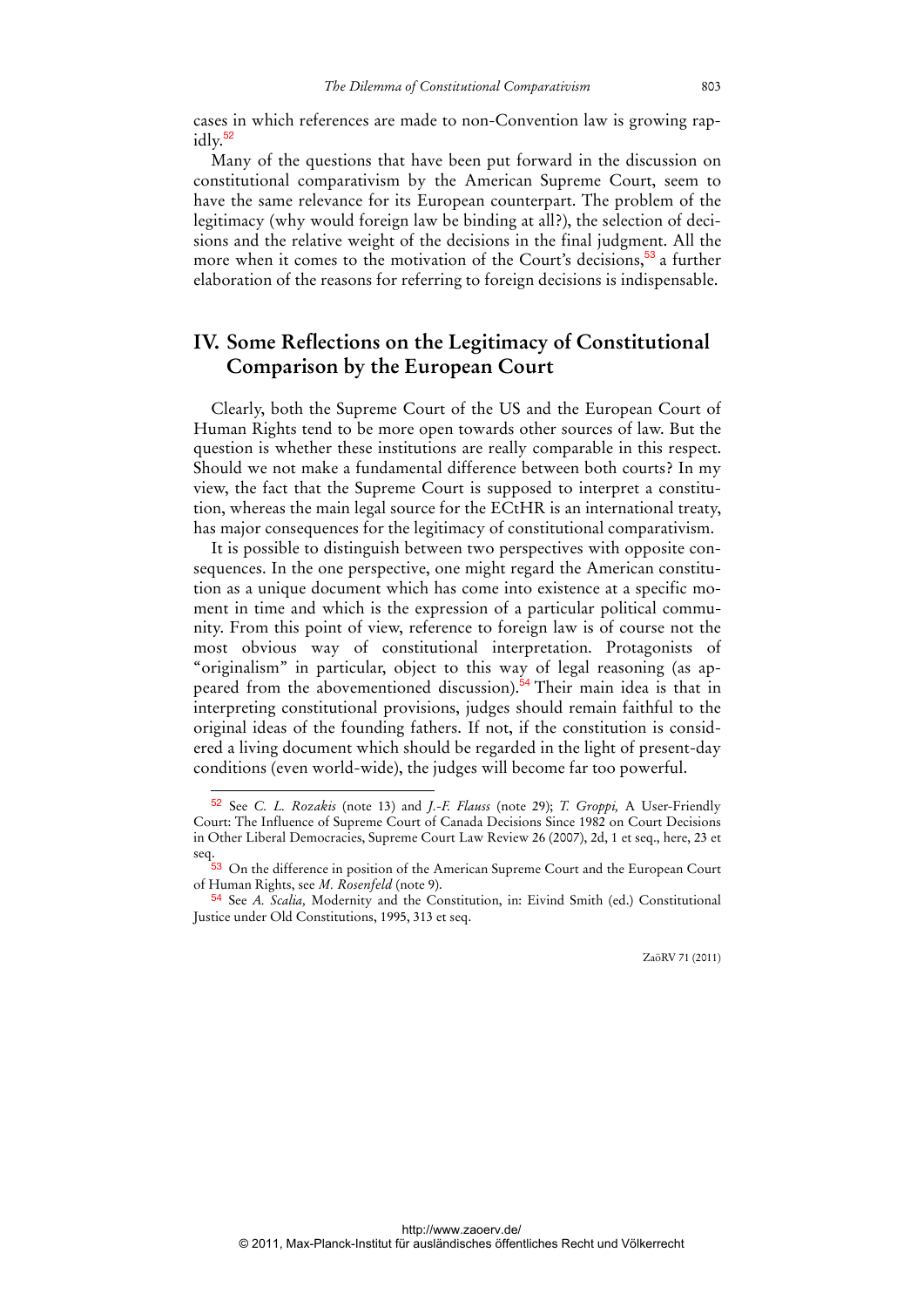However, this is only one perspective. A different way of reasoning leads to a much more positive view on constitutional comparison – for the US Constitution, too. As it appears from *The Federalist Papers* and other documents, the framers of the American constitution sought inspiration from political and legal sources, which may well be regarded as manifestations of universal values. *Locke's* philosophy of "self-evident rights" and *Montesquieu's* ideas on the separation of powers are transcendent notions that were not confined to a particular society at a particular time. These theories have had a major influence on American constitutional documents and the political system. Now from this point of view on the American Constitution, as a document influenced by general rather than particular values and theories, reference to foreign sources does not seem to be all that alien.

Quite a different matter, however, is the European Convention on Human Rights, being an *international treaty*. Let us consider this somewhat more closely. The European Convention is largely inspired by the Universal Declaration of Human Rights (UNDHR), which came into existence only two years earlier. Unlike the UNDHR, however, the Convention is a binding charter for the Member States. Interpretation of the Convention provisions by the Strasbourg Court therefore starts from the premise that this document incorporates the shared values of a broad community of states.<sup>55</sup> The idea underlying the Convention and even more the European Court of Human Rights was that human rights protection should not only take place at a local level, but needed a supranational monitoring system, in order to be really adequate.<sup>56</sup> Now the very fact that the Convention is a treaty, not a constitution the Court is expounding, has important consequences. The point is that international treaties (in this case, a treaty for 47 Member States, ranging from the Russian Federation to Malta) are by definition less particular, less directed at local values than constitutions (if that holds true for constitutions at all). That might even lead to the conclusion that constitutional comparativism (albeit comparison of the laws of the Member States) is in a way inherent in the case-law of the ECtHR. When the ECtHR considers the Convention to be a living document, it is only a small step further to include the legal systems of non-Convention members when searching for the right solution in interpreting treaty provisions.

Another feature of interpreting the Convention is that it concerns the *interpretation of human rights,* that is to say "moral standards" which are considered to be applicable to a broad community of states. How to inter-

ZaöRV 71 (2011)

<sup>55</sup> *A. Stone,* Heritage Lecture: Comparativism in Constitutional Interpretation, New Zealand Law Review (2009), 45 et seq.

<sup>56</sup> See note 33.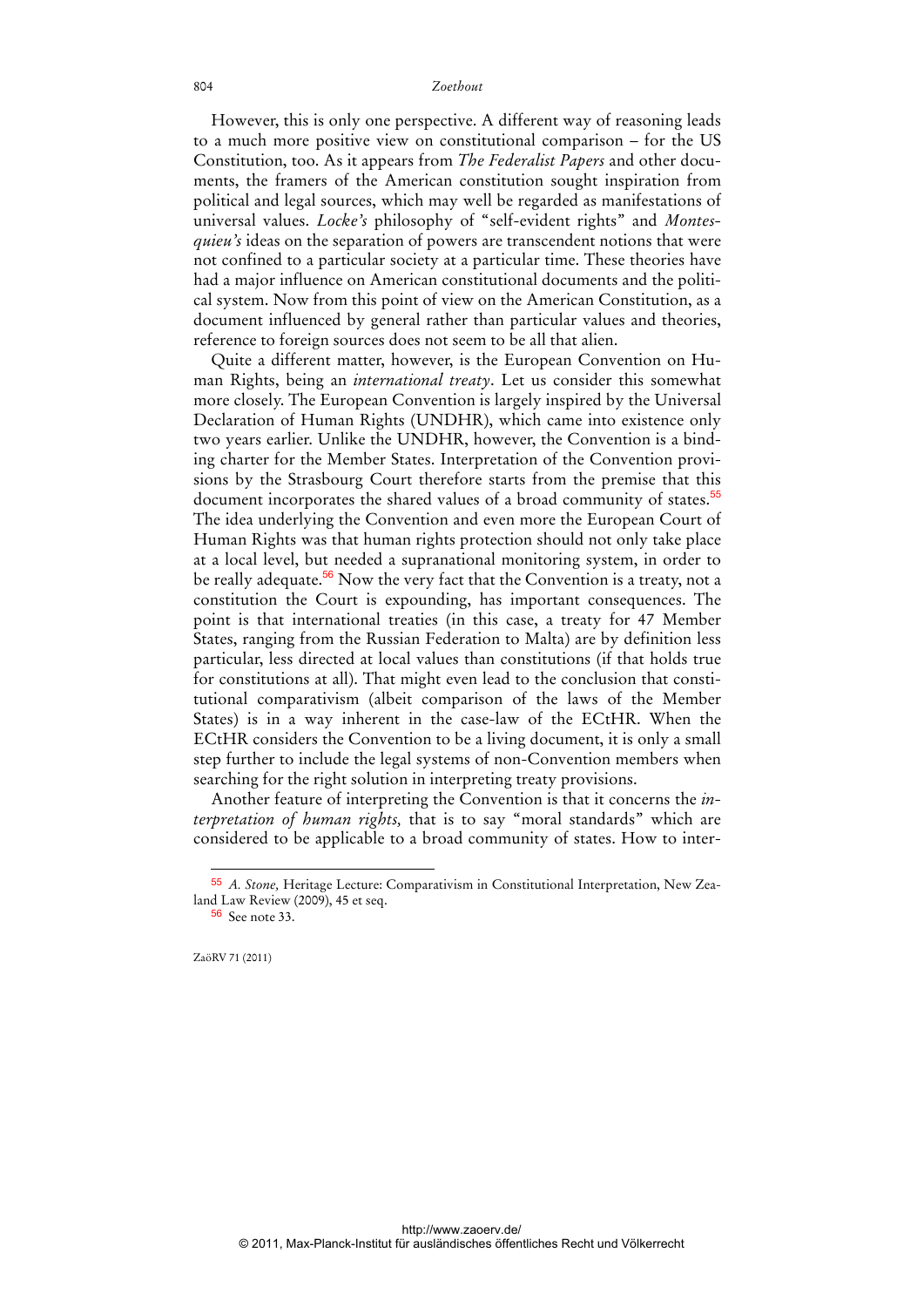pret terms such as the "right to life" (Article 2); "inhuman and degrading treatment" (Article 3) or "the protection of morals" (Article 10, clause 2 of the ECHR)? Would constitutional comparison not be a welcome support in finding the right interpretation? Think of the following. It may be helpful – as far as the interpretation of Convention norms is concerned – not so much to think of the provisions in essentialistic ways, but rather to think in terms of a continuum. On the one pole of the continuum there are more universalistic norms (for instance, "inhuman and degrading treatment" or "fair trial") and, on the other, the more relativistic, particularistic norms, like "morals", "family life", etc. For the interpretation of more universalistic norms, constitutional comparativism may be more legitimate than when it comes to interpreting what is supposed to be "morals" – a norm which is *eo ipso* particularistic. From this point of view, constitutional comparativism may indeed be a legitimate way of interpreting (at least) some cases.

A third and in a way inevitable argument in favor of references to foreign law may be that it is, in a way, a self-evident phenomenon in the 21<sup>st</sup> century. Given the fact that through modern technology, it is so easy to take cognize of foreign decisions and laws, it seems obvious to do this, particularly when it comes to "hard cases". According to *Ran Hirschl*, the motto of many jurists worldwide is that "we are all comparatists now".<sup>57</sup> "Constitutional courts worldwide increasingly rely on comparative constitutional law to frame and articulate their own position on a given constitutional question."<sup>58</sup> With this way of putting it, *Hirschl* at the same time demonstrates the limited conditions under which constitutional comparativism is acceptable – namely only when the references to foreign law are not decisive for the case in question.

### **V. Final Remarks**

Constitutional comparativism is more complicated than is commonly thought. The topic is generally underestimated, particularly when it comes to its theoretical foundations. Its advocates tend to present it as simply another way of legal reasoning. But as it appears from the preceding paragraphs, references to foreign law seem gradually to have entered many courts' case-law, while sound arguments for its justification are lacking.

<sup>57</sup> *R. Hirschl,* The Rise of Comparative Constitutional Law: Thoughts on Substance and Method, Indian Journal of Constitutional Law 2 (2008), 11 et seq.

<sup>58</sup> *R. Hirschl* (note 57), 11.